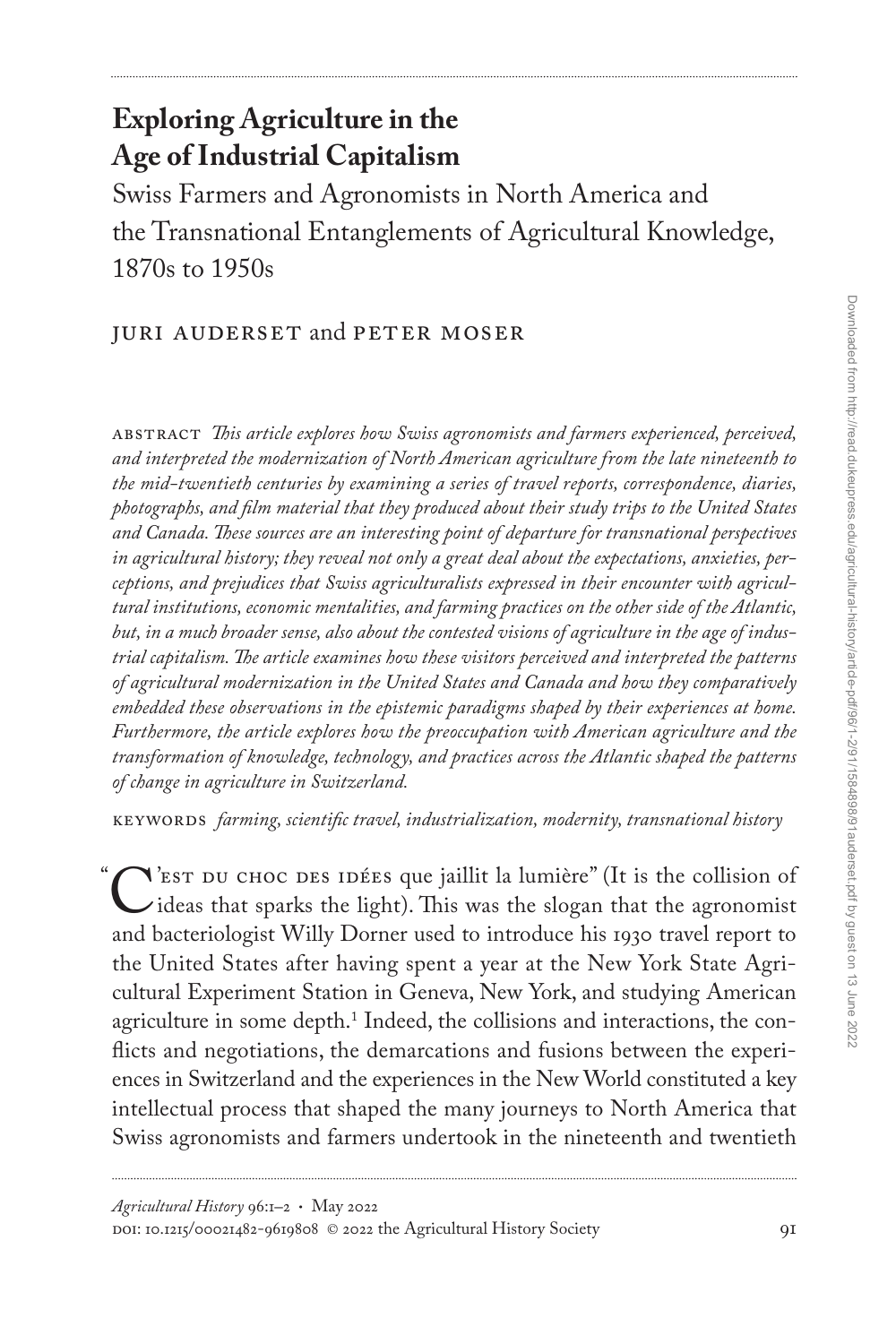centuries. By documenting their sojourns, they not only tried to come to grips with what they experienced in America, but they also left traces for historians who follow these transatlantic brokers in their explorations into American culture and agriculture. These accounts are a crucial vantage point for all those who attempt to reconstruct the web of social and intellectual connections that enabled and sustained such transcontinental exchanges, and who try to grasp the broader meanings of these cross-cultural encounters for agricultural changes and continuities on both sides of the Atlantic.

Agriculture in other countries was much on the mind of Swiss agronomists, agricultural engineers, and farmers from the mid-nineteenth to the mid-twentieth centuries. A transatlantic crossing to study the conditions and changes in North American agriculture was therefore widely desired by agriculturalists, and few would reject the opportunity to travel to America when they had the chance and the means to do so. Indeed, the scope and diversity of our sources indicate that traveling to countries in Europe and in North America with the aim of studying the specific settings and circumstances of agriculture abroad was a widespread practice since the 1870s.<sup>2</sup> While Germany, Great Britain, Denmark, the Netherlands, Italy, and France all received their share of attention, no other region triggered as much fascination and perplexity as North America.3 Especially as the first globalization enfolded its transformative forces in the last third of the nineteenth century, Swiss observers like Victor Fehr gradually shifted their attention from British and German agriculture to the newly emerging agricultural competitor across the Atlantic Ocean.4 The United States became, as Sven Beckert put it, "an important and consequential presence in the European political imaginary."5 And American farming epitomized more than most of the European phenomena what Swiss contemporaries regarded as "modern" agriculture with all its promises and dangers, its lures and perils.

Thus the accounts produced by Swiss travelers to America reveal a great deal not only about the expectations, anxieties, perceptions, and prejudices that they expressed in their encounter with agricultural institutions, mentalities, and practices on the other side of the Atlantic, but, in a much broader sense, also about the contested visions of agriculture in the new industrial age.6 The years between the 1870s and the mid-twentieth century marked a period of agricultural change that sparked an increasing interest among Swiss agriculturalists in the experiences of societies that were shaped in similar ways by the forces of industrial capitalism and its manifold repercussions and ramifications in agriculture. Moreover, an intense transnational and transatlantic traffic of ideas, knowledge, and technologies accompanied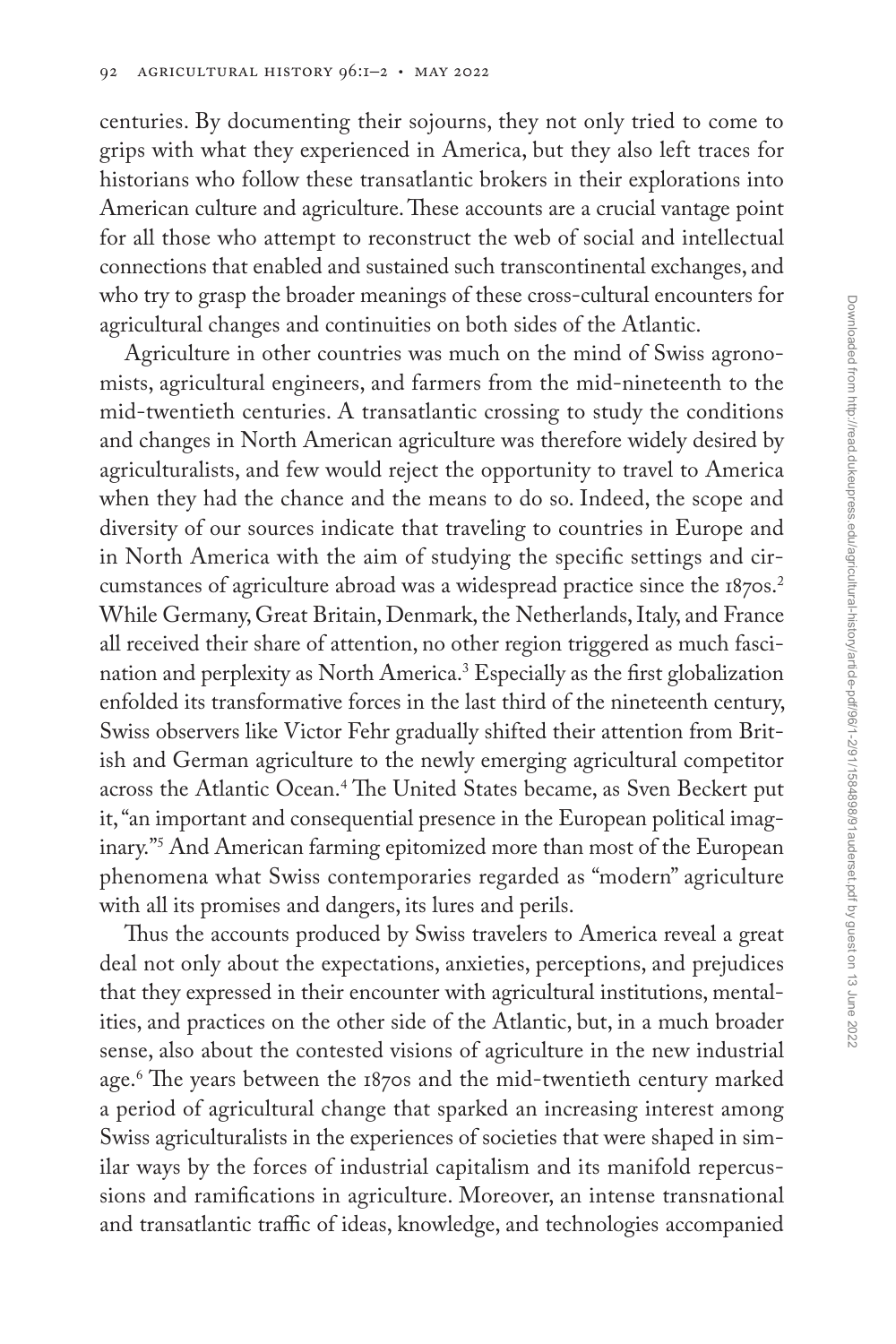these developments. The challenges were obviously not contained to national frameworks or to Europe but operated in many regards "between, above and beyond national polities and societies" in the Western world.7 As historian Daniel T. Rodgers has shown, a historical exploration of the tight connections between the industrializing countries of the late nineteenth and early twentieth centuries opens "a largely forgotten world of transnational borrowings and imitation, adaptation and transformation" in which rural reform and agricultural restructuring had a prominent place.<sup>8</sup> Indeed, in exploring North American farming, in debating the structural transformations of agriculture in the New World, and in speculating about the "potentialities of development" that unfolded on the other side of the Atlantic, visitors always mediated about the conditions and the future of European agriculture in the age of modern industrial capitalism as well.9 Yet, beyond critical reasoning on their experiences in America, travelers like Hans Moos, Franz Müller, and Eduard Bally brought not only new knowledge, practices, organizational ideas, and technologies but also living animals and plants back across the Atlantic. Their encounter with American agriculture thus often turned into an impetus for change back home.10

Seen in this light, the emergence and institutionalization of explorations into other countries' agriculture in the late nineteenth and early twentieth centuries were an integral part of what we have called elsewhere an agrarianindustrial knowledge society.<sup>11</sup> This concept denotes an ensemble of actors, institutions, discourses, and practices that emerged in the last third of the nineteenth century and emphasizes the social and economic importance of contested forms of knowledge in shaping agriculture's transformation in industrial-capitalist societies. This approach takes seriously the knowledge and experiences of those who actually worked with animals, plants, and the soil without underrating the cultural and material force of what Wendell Berry has called the "industrial ideal" that began to shape the expectations of agricultural progress and modernity in the mid-nineteenth century in the Western world.12 From these interactions emerged a hybrid, dynamic, and ambivalent knowledge regime that permeated the interpretations of the travelers and, as we assume, created a common ground for the encounters with North American agriculturalists between the late nineteenth and the midtwentieth century. While the imperatives of industrial progress remained the most important "horizon of expectation" for the visitors and the visited, it was exactly the diverse, uneven, and multifaceted effects of industrial progress on agriculture that captured the gaze of these visitors to North America.<sup>13</sup> As they tried to grasp the complexity and interrelatedness of these developments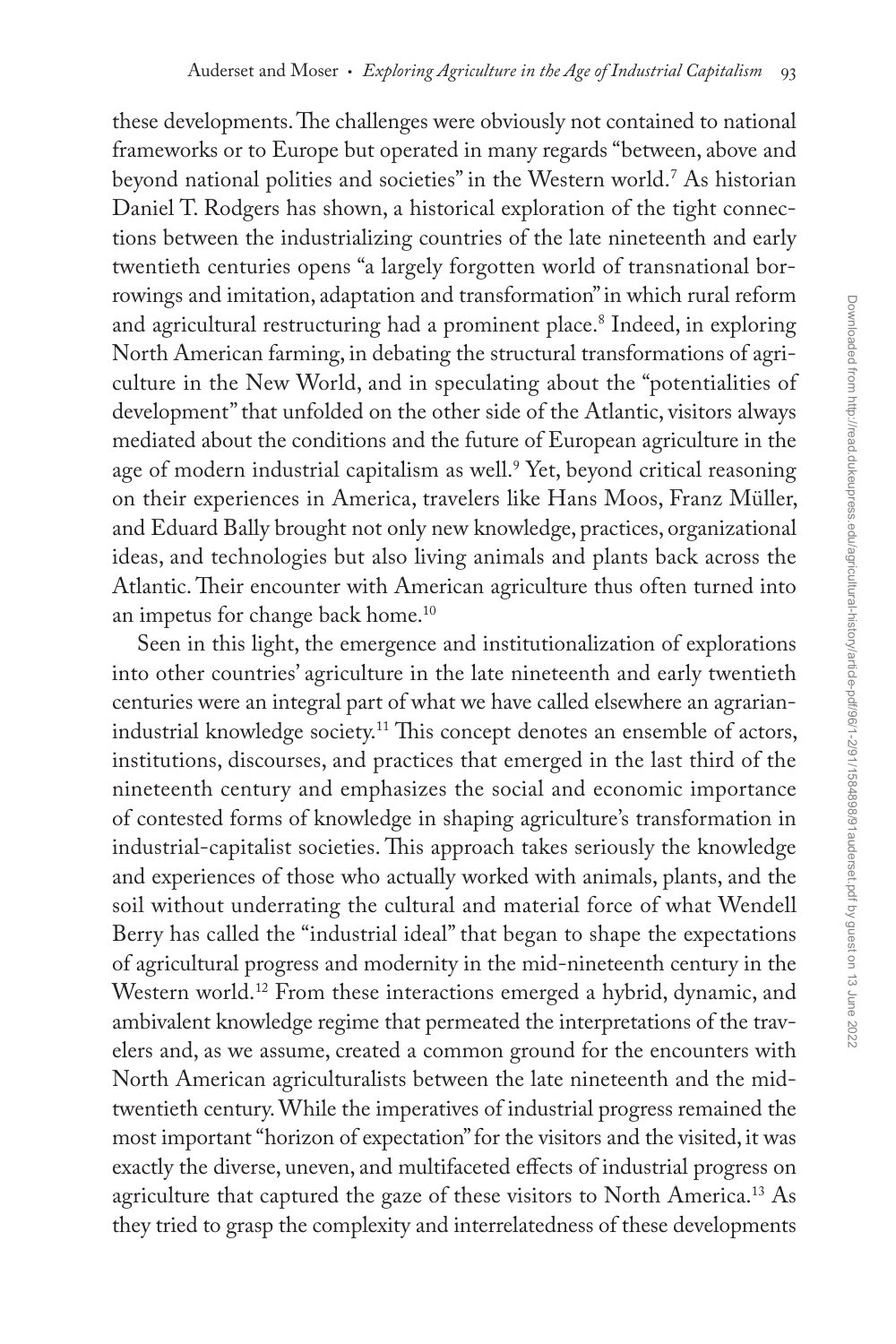on both sides of the Atlantic, they increasingly became aware that they were facing a "fractured modernity."14 Moreover, the resource-based differences between agricultural production and industrial manufacturing that left their marks on European and American agriculture alike opened up an epistemic space to think of the place and role of agriculture in industrial societies in a broader and comparative perspective.15

In this contribution, we explore the transnational and transatlantic entanglements of the agrarian-industrial knowledge society by following some of this society's exponents from Switzerland on their trips to and sojourns in America and by analyzing how they made sense of their cross-cultural encounters with American agriculture that furnished, in many ways, a laboratory for studying what contemporaries perceived as modernity. As Mary Nolan noted in her study of Americanism in interwar Germany, "America, Americanism, and Fordism provided not only a model to emulate or modify, but a vivid, colorful, and controversial language in which to debate modernity."16 Indeed, that holds true for the preoccupations of Swiss farmers and agronomists with North American agriculture as well. What "modern" agriculture was or should become, to what extent the organization and practices of farming in America actually disclosed the essence of "modernity" in agriculture, and whether these features were worth emulating under the conditions in Switzerland—these were all profoundly discussed and contested issues.

In what follows, we will explore several key themes that structured the discourse on American agriculture in Swiss travel writing, ranging from the metaphor of *Raubwirtschaft* and capitalist mentality, across the role of the state and agricultural science, to the work ethic and agricultural technology. By focusing on these five themes, we do not mean to suggest that they represent uncontested, homogeneous, and unchanging modes of perception and problematization. Quite to the contrary, these issues not only triggered debates among travelers themselves and in the agronomist community back in Switzerland, but their relevance and content also shifted in time. Before discussing them in more detail, however, it seems appropriate to first give an impression of the trajectories, motives, and itineraries of the transatlantic brokers who shaped the discussion of American agriculture in Switzerland in decisive ways.

#### **Visiting American Agriculture: Trajectories, Motives, and Itineraries**

It is not surprising that the preoccupation with North American agriculture intensified in the last decades of the nineteenth century. The transport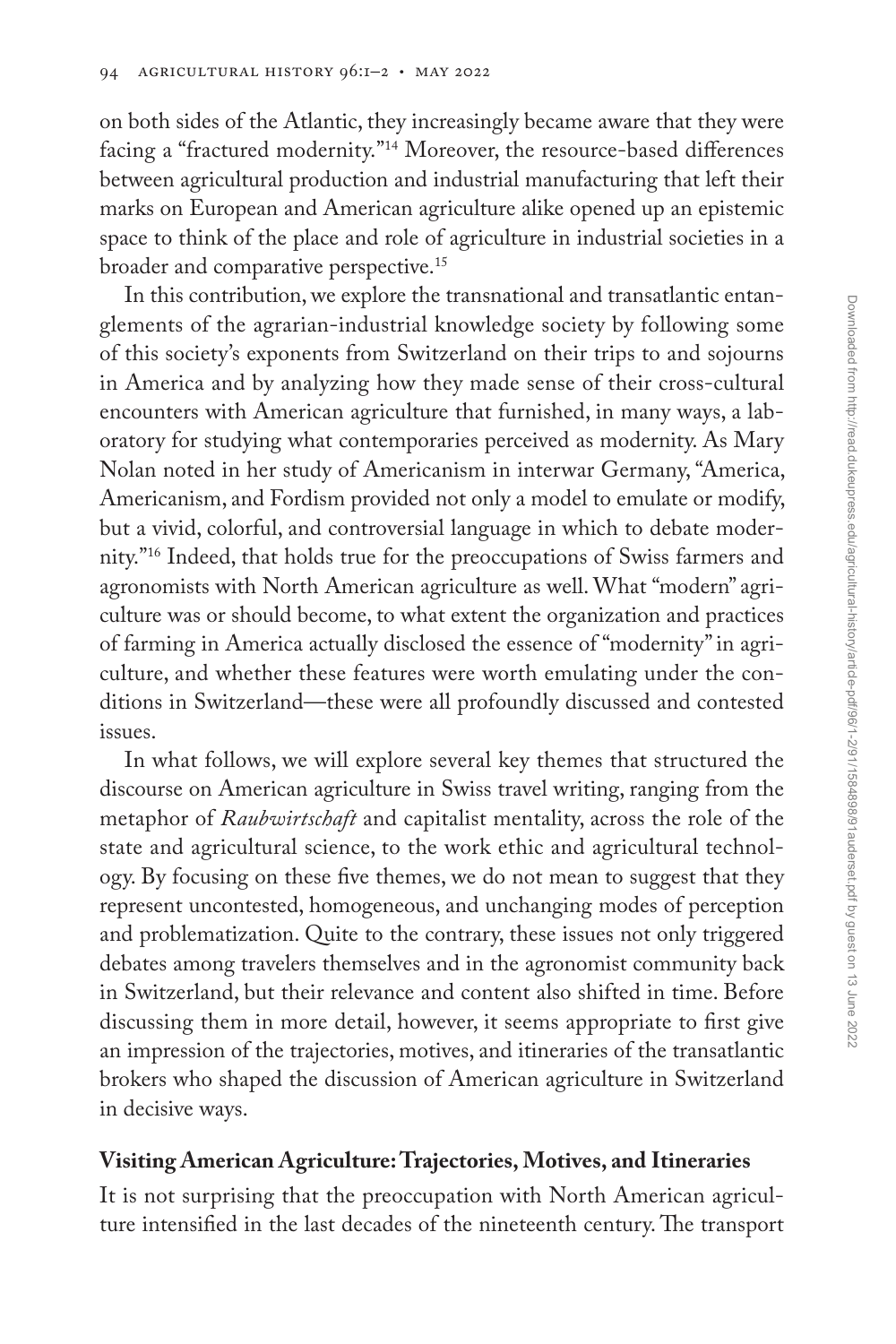and communications revolution—the new and expanding interconnections between railroads, steamships, and telegraph lines—contributed not only to the perception of a "time-space-compression" but also to a profound increase and reconfiguration of the transatlantic trade with agricultural goods and food.17 It accelerated the international division of agricultural production, led to dramatic price volatilities, and had far-reaching repercussions for the producers and consumers on both sides of the Atlantic.18 Now, the European peasantry and farmers increasingly had to face competition from American farmers, who produced within markedly different natural, economic, and cultural conditions in the New World.19 While agricultural trade before the steam age was constrained by the limited reach of transports and the perishability of most agricultural goods, the global agricultural markets were profoundly transformed in the face of what Karl Marx called "the annihilation of space by time," the tendency of capitalism's technologies and markets to drive "beyond every spatial barrier."20 The eminent German economist Gustav Schmoller wrote in 1882 that the world was witnessing a "revolutionizing of the world market" with agricultural produce and that this constituted a "profound turning point in our agricultural conditions."21 The first globalization created a new and mighty rival on the other side of the Atlantic when it came to grain growing and, on the other hand, a new purchaser of manufactured dairy products like cheese. These complex interactions not only sparked the fears of a new "American danger" in Europe, but they also triggered a fierce intellectual interest in North American agriculture and consumer habits alike.22

Against the backdrop of these disruptive changes, a feeling of a crisis of competitiveness spread rapidly among the Swiss agronomist community in the 1870s, and farmers, agricultural reformers, scientists, and politicians sought for explanations and remedies. For some of them, the crisis in the second half of the 1870s provided an opportunity, if not a necessity, to consider new and other ways of organizing agricultural production and trade, and to learn from other societies' experiences. It comes as no surprise, then, that America was one of the most popular places that agronomists and farmers turned to in order to better understand their crisis-shaken present in the last quarter of the nineteenth century.<sup>23</sup>

From then onward and sustained by a long history of Swiss-American emigration patterns, a steady flow of visitors crossed the Atlantic from East to West and an equally steady flow of reports and reflections on American agriculture poured back into the Swiss public sphere.<sup>24</sup> Interest in American agriculture never ceased before World War I, but the interwar years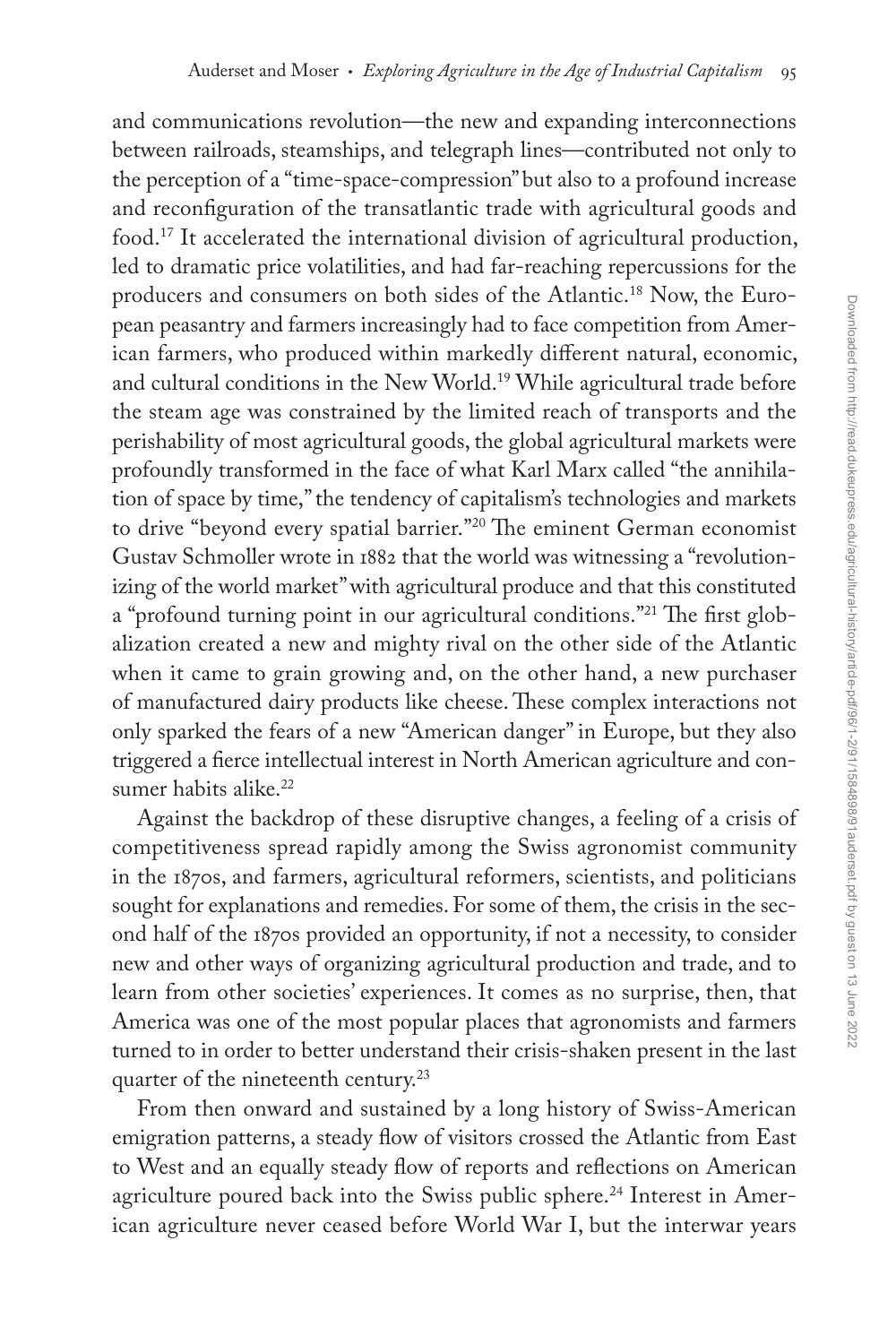witnessed another period of intensification. Pivotal in this regard were the dislocations caused by the world war. The experience of food shortages, the breakdown of the international trade in agricultural goods, and the intensification of class conflicts in the last two years of the war led to a widespread feeling of a new crisis. At the same time, however, this perception also led to a search for inspirations to improve agricultural production and recover from the profound social and economic disruptions and conflicts that had haunted Swiss society during and after the war.<sup>25</sup> Again, America attracted interest, but, somewhat ironically, the new interest stemmed from a shift in circumstances compared with the first wave of attention that American agriculture had enjoyed in the late nineteenth century. As Hans Moos put it in 1919, "The country that had, a few decades ago, unleashed a ruinous transatlantic competition against the old civilized countries of Europe, has saved them from hunger during the War and will probably continue to do so for some time to come."<sup>26</sup> It is, therefore, Moos concluded, comprehensible that Europeans displayed a particular motivation to continue to travel to America. Many others shared this opinion in the interwar years: "Today, the gaze of suffering Europe is directed to the great Union," declared the dairy specialist Guido Koestler in 1923, because the "World War and all its dreadful consequences" had thrown Europe into a state of crisis and dislocation.<sup>27</sup> Thus the severe economic problems and social conflicts in the aftermath of World War I provided a new impetus for agricultural economists and engineers, professors and intellectuals, and farmers and politicians to make the pilgrimage to America.

Apart from the general interest in American agriculture and the intensified attention that it attracted in moments of crisis and transition, the decision to really make a trip to the United States or Canada usually depended on a set of more contingent and prosaic circumstances. There were study trips sponsored by federal, state, and professional organizations that were usually a mixture of official diplomatic missions and scientific or educational travel. This was the case with the voyage that Moos undertook in 1893 to the World's Columbian Exposition in Chicago, which he extended to a lengthy trip across the United States or likewise with the Swiss Mission of Economic Studies in North America in 1919 (see fig. 1).<sup>28</sup>

Other decisive factors that turned a general intellectual interest in America into an actual trip to America were academic fellowships, the participation in international scientific congresses, or missions from the League of Nations. The soil scientist Hans Jenny and the bacteriologist Willy Dorner both departed for America in the late 1920s with Rockefeller fellowships in their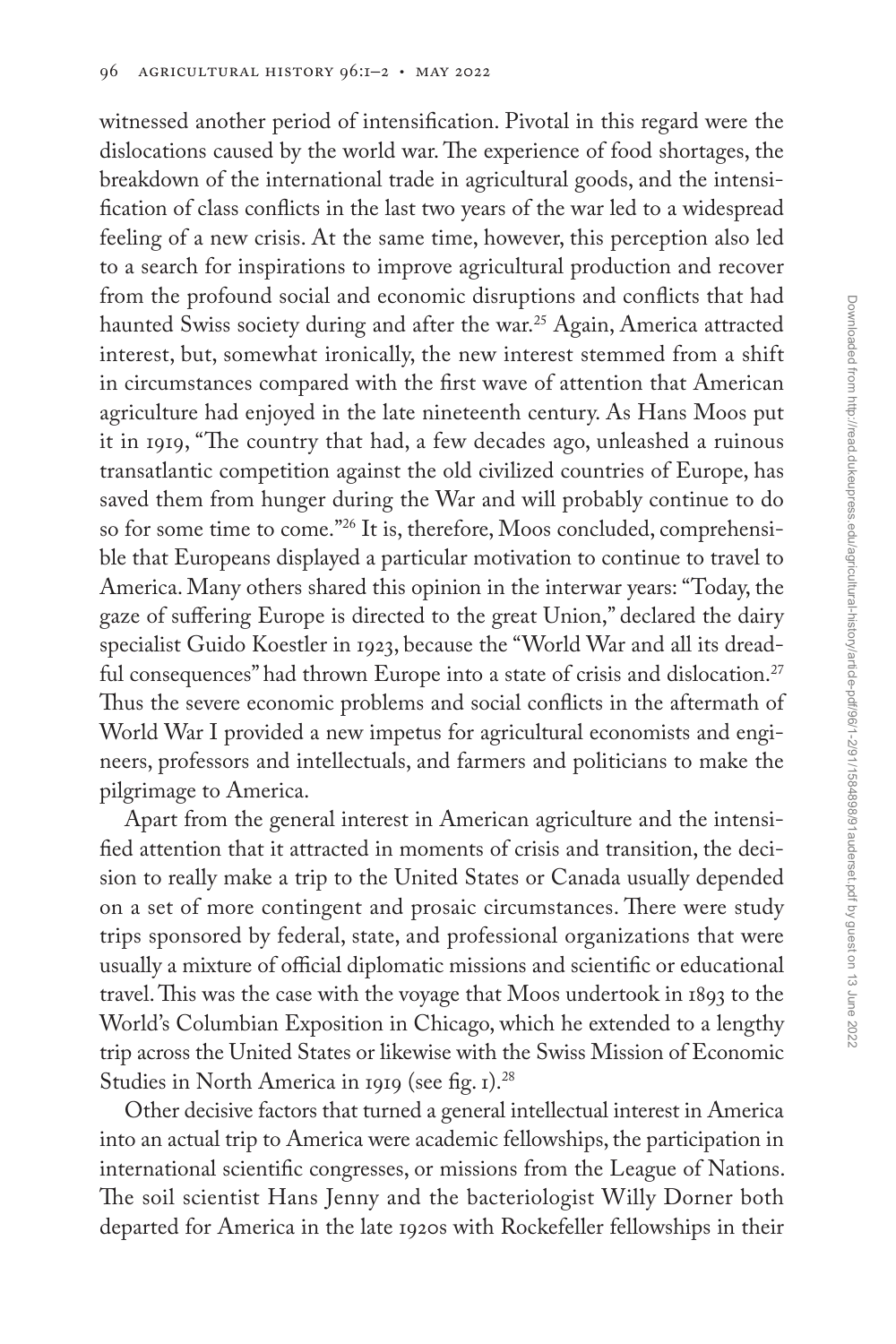

**Figure 1.** Many farmers and agronomists, among them Franz Müller, came to North America on commissioned tours such as the Swiss Mission for Economic Studies in North America in 1919. © Swiss Federal Archives, Bern, E2200.36-07#1000/1741#67\*: Wirtschaftliche Studienreise von Schweizern nach Nordamerika, 1918–21.

pockets, and both used the opportunity to travel widely across the United States.29 International scientific congresses allowed for similar, yet usually much shorter journeys. The animal breeder Ambrosi Schmid, for instance, combined his visit to the International Congress of Genetics in Ithaca, New York, in 1932 with an extended trip through the United States, just as Georg Wiegner, professor in agricultural chemistry at the Swiss Institute of Technology in Zurich, had done in 1927 when visiting the first International Congress for Soil Science in Washington, DC. Similarly, Guido Koestler, Robert Burri, and Albin Peter, all specialists in creamery industry and dairy farming at the Swiss Institute of Technology in Zurich and the Agricultural Experiment Station and the School for Dairy and Creamery in Bern, respectively, took the opportunity to travel around the country when visiting the International Dairy Congress that took place in Washington, DC, in October 1923. A few years later, Burri, director of the Milk Experiment Station in Bern, returned to North America to investigate the urban milk distribution systems in cities like New York, Washington, Chicago, and Toronto on a study trip commissioned by the League of Nations.<sup>30</sup>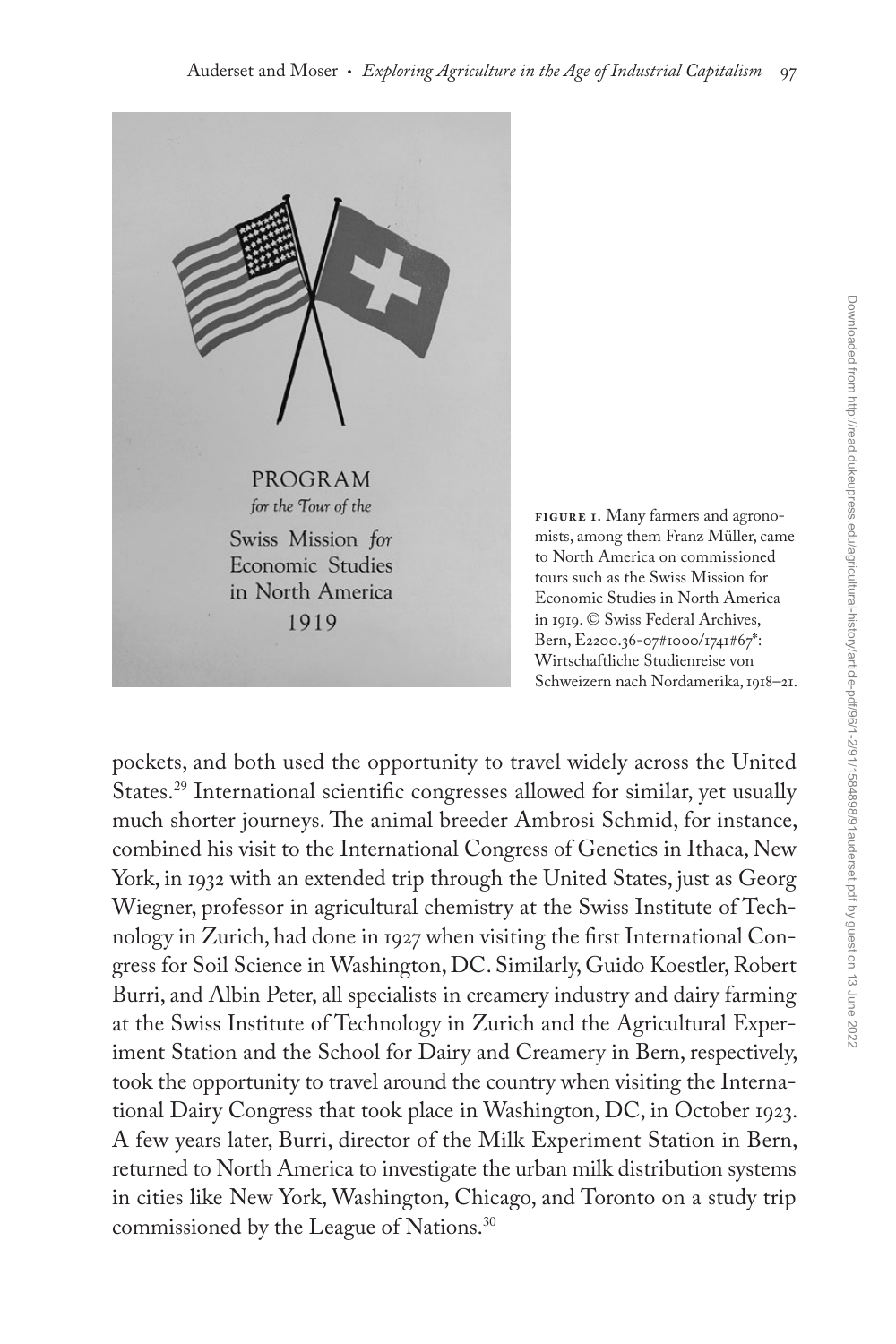Another reason for this intensive traveling was that a journey abroad had not only become a key stage in the curriculum of many agronomists and was regarded as an "excellent means of agricultural education," but that this was, in many ways, also born from necessity.<sup>31</sup> The number of agronomists graduating from the Swiss Institute of Technology rose particularly strongly during World War I and the early 1920s, but there were only limited occasions for them to find work after graduation.<sup>32</sup> Hence, many left the country to pursue their careers at least temporarily elsewhere and many were attracted by the "New World" that had the reputation of being, as one young traveler put it in 1932, "the most progressive country" in the world.<sup>33</sup> Friedrich Traugott Wahlen, an agronomist and specialist in plant production, for example, left for Canada after graduating at the Swiss Institute of Technology in 1920. He became director of the Canadian Agricultural Experiment Stations in Ottawa, before returning to Switzerland in the late 1920s when he was appointed as director of the Agricultural Experiment Station in Zurich. These international experiences also prepared the ground for Wahlen's later post–World War II career at the Food and Agriculture Organization of the United Nations. During his sojourn in Ottawa, Wahlen was an invaluable source of information and advice for the many colleagues that followed him across the Atlantic Ocean looking for temporary work in Canada or North America.<sup>34</sup> This pattern occurred quite often: farmers, agronomists, and scientists who left for the United States either to farm or to pursue their academic careers became veritable cultural brokers and constituted crucial nodes in the network of Swiss-American travel. They provided visitors with reliable information, a place to stay, new contacts, and transportation facilities as well as an often appreciated opportunity to speak Swiss German for a short while.

Important in this regard were also the alumni clubs of the agricultural colleges in Switzerland that sustained such connections, either by providing potential travelers with contacts in North America or by inviting former pupils to speak in their assemblies on their experiences in America when they visited Switzerland or when they came back from their shorter sojourns. Max Kleiber, for example, an agronomist who had first graduated from the Agricultural College Rütti and then from the Institute of Technology in Zurich and later became professor of animal husbandry at the University of California in Davis in 1929, frequently welcomed travelers from Switzerland, showed them the facilities and laboratories of his institute, endowed them with further contacts, and suggested places to work. To sustain his contacts back in Switzerland, he not only corresponded with many of his friends and colleagues but also kept on publishing in Swiss journals, gave lectures, and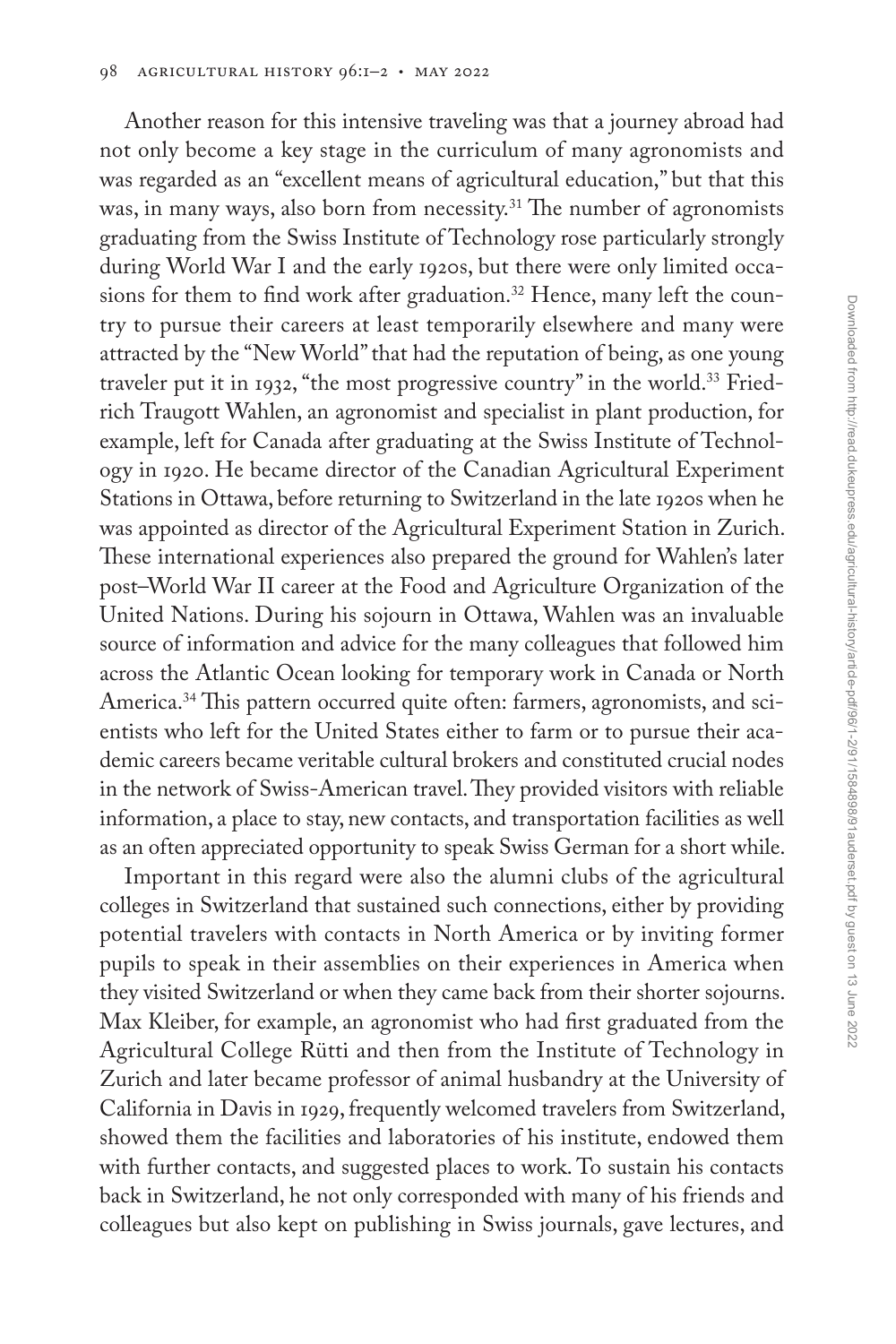joined the assemblies of his alumni clubs when visiting Switzerland.<sup>35</sup> Such practices essentially contributed to sustaining and perpetuating the intellectual and social exchange across the Atlantic.

In contrast to the more industrial-minded travelers to the United States who often restricted their journeys to America's urban-industrial heartland to see Henry Ford's Highland Park and River Rouge factories or the iron and steel works that stretched from western Pennsylvania through Ohio and Indiana, and into Chicago, visitors interested in agriculture tended to travel more extensively and farther west into the immensely variable American agricultural landscape.<sup>36</sup> While the travelers seldom followed exactly the same route, a comparative analysis of the several travel reports at our disposal displays a recurrent pattern in the itineraries: as almost all ships from Europe docked in New York City (except the ones heading to Canada that docked in Quebec), most trips began and ended here. Travelers then usually headed toward Chicago, the "gateway between East and West,"37 and then pursued their trip farther to the midwestern states and the northern Great Plains. From there, they either chose to cross the Sierra Nevada and head for San Francisco or to go southward, drive through Nevada, and head for Los Angeles. In California, the Red River Valley or the Central Valley wheat farms and fruit growing areas as well as the poultry farms in Petaluma marked the essential visiting sites. On their way back, they often traversed the southern plains through Kansas and Missouri, heading for St. Louis and Cincinnati and then back to the Atlantic Coast. Only rarely did they spend much time farther down in the middle southern states or in the Deep South.

The decision, what precise itinerary the individual travelers chose, depended, of course, on their specific motives, interests, and contacts. Bacteriologists like Willy Dorner and Koestler who were interested primarily in dairy farming and cheese making tended to go to Wisconsin, Minnesota, and New York, whereas plant breeders like Albert Volkart or specialists in agricultural machinery like Walter Schmid were attracted by the wheat-growing areas of the Midwest. Livestock experts, in contrast, headed primarily toward the western prairies, rarely missing a visit to the awe-inspiring and sometimes shocking stockyards and packing houses in Chicago or Kansas City, and horticulturalists, wine growers, vegetable gardeners, or poultry farmers saw California as the prime site of their travels. Moreover, as most journeys to the United States were dedicated to educational or scientific purposes, most itineraries found essential stops at agricultural colleges, experiment stations, and university departments. American agricultural sciences and education enjoyed an excellent reputation among Swiss agronomists, and many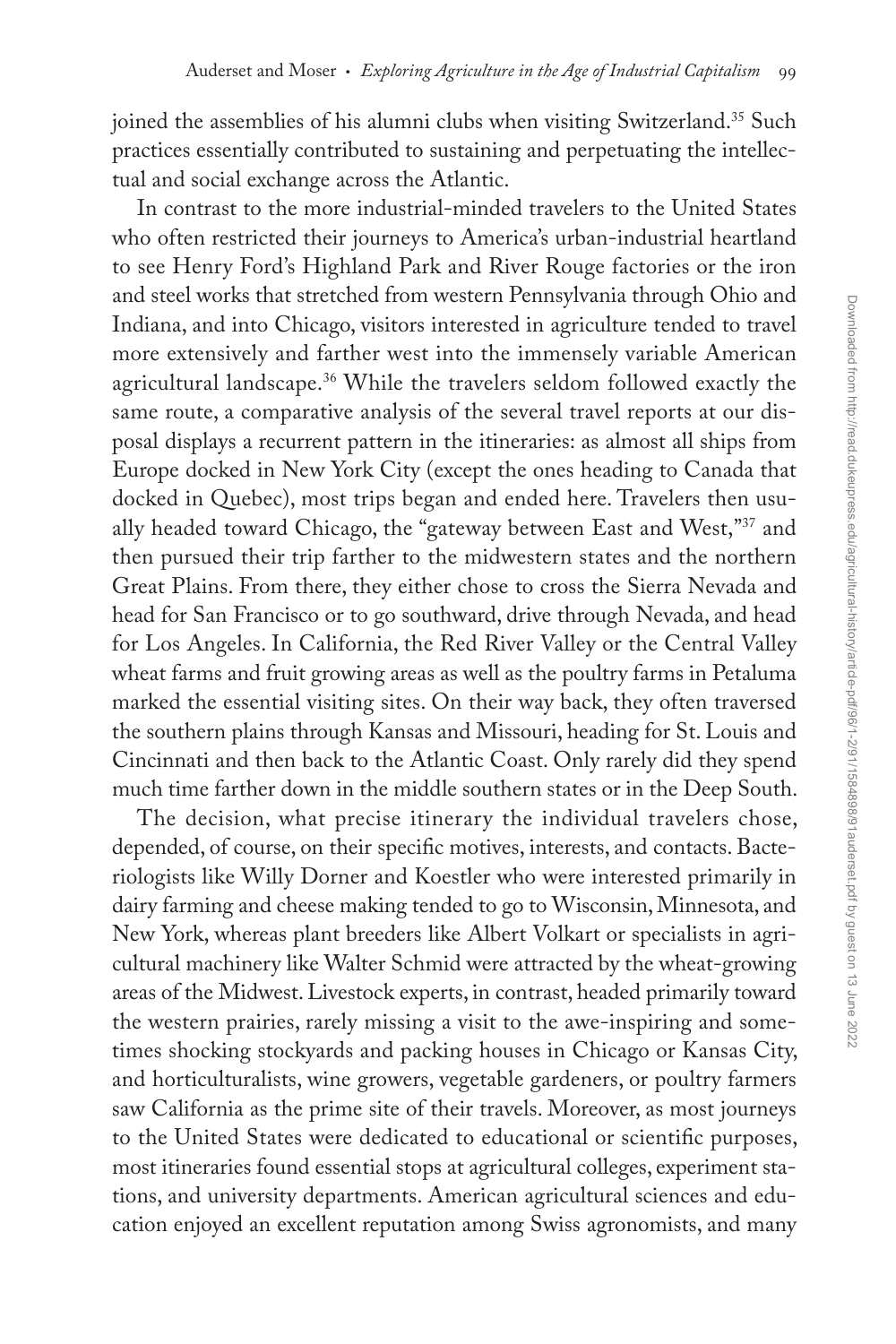scholars attempted to get a job in an American research institution or college. Furthermore, visits to farms and factories occurred on a regular basis.

Quite different in this respect were the experiences made by those who did not travel the country on a commissioned and organized tour or pursued scientific interests, but temporarily tried to combine their intellectual curiosity with making a living in North America. The nineteen-year-old Eugen Lenggenhager, for instance, headed for the United States in the late 1900s to learn the art of poultry keeping, a trade one could not formally acquire in Switzerland until the mid-thirties. Lenggenhager worked for two years on chicken farms around the country and visited poultry science courses at the University of Pittsburgh. After returning to Switzerland, he founded his own "American Poultry Farm Lenggenhager" near Zurich, which became famous in the interwar period as the first "real" poultry farm in Switzerland and lured innumerous visitors.<sup>38</sup> Another example of young practitioners' exploring American agriculture were Gottlieb Lüthi and three of his colleagues who had just graduated from the Swiss Institute of Technology in Zurich. They toured Canada and the United States in the late 1920s for almost two years by milking cows on a farm around Ottawa, picking apples in Ontario, harvesting wheat in North Dakota, and working as cattle ranchers in California. One of Lüthi's friends went through similar experiences, working as a harvester on a wheat farm in North Dakota, traveling together with hobos on trains through the Midwest, and toiling in the woods of British Columbia in the lumber business. Curt Blome, a German farmer and graduate student at the University of Göttingen, who traveled through America at the same time as Lüthi and his colleagues, reported that he tried to make the best of his experiences "whether as a tramp in a working coat, as a tourist in a Ford car or as manager on a mid-sized farm."39 Such travelers therefore escaped the tendency of others to visit luxurious and well-run model farms; instead they gained insights into the harsh world of small family farms in remote areas and of the rural labor classes and, as Lüthi put it, threw them into the "zone of economic battles."40

## **Exploring American Agriculture: Observations, Interpretations, and Criticisms**

As already mentioned in the introduction, the repercussions of industrialization on agriculture were of particular interest to travelers to North America. The reason for this focus lay not in the novelty of this phenomenon in America but in the fact that this provided a common ground for comparative observations. In the eyes of Swiss visitors, American agriculture seemed to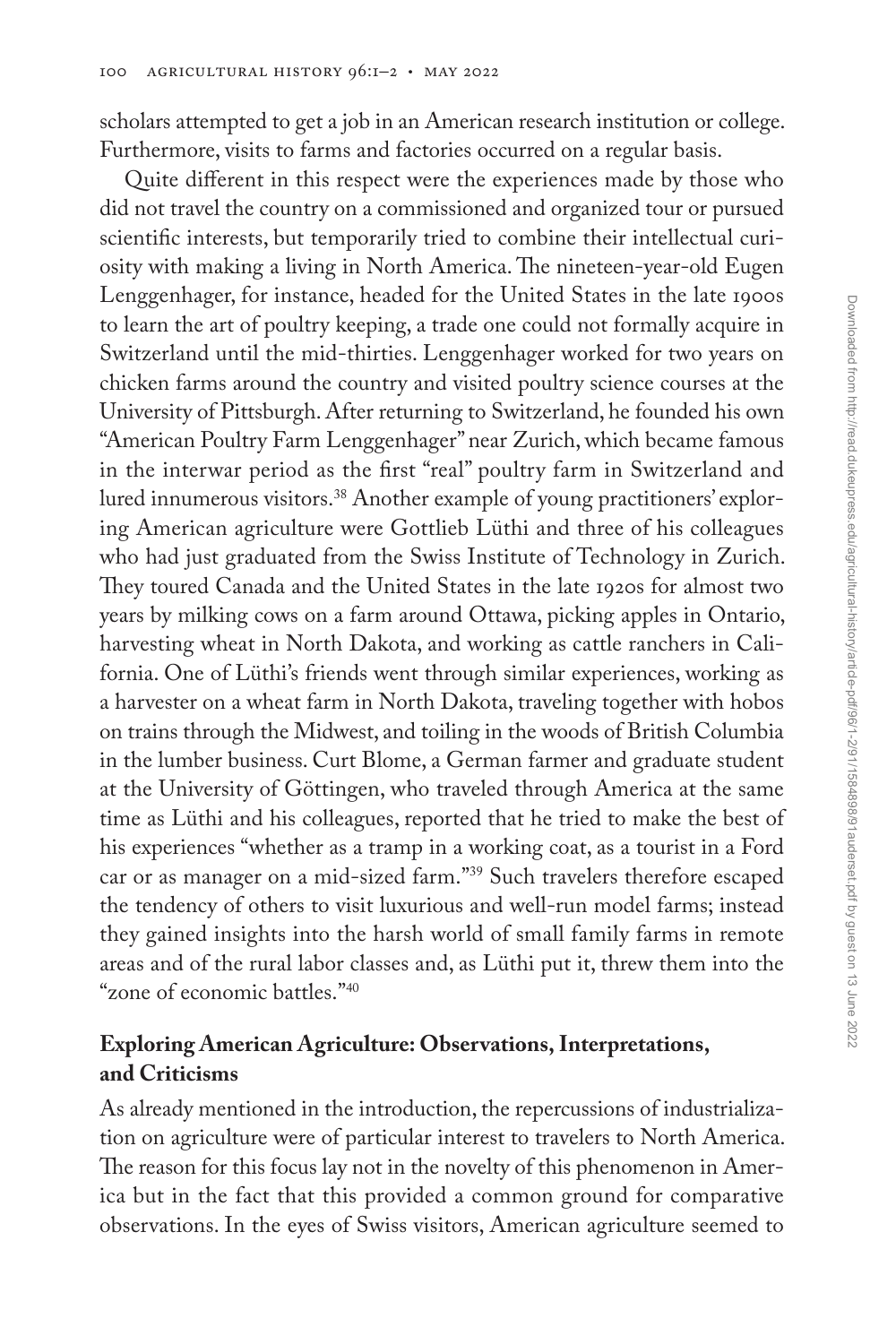display a comparable, if often more pronounced and advanced, tendency toward industrializing production, processing, and marketing of agricultural products, a tendency that these observers had detected in their own country since the mid-nineteenth century.<sup>41</sup> With one eye turned toward America and the other toward Europe, an engineer and inventor of motorized agricultural machines, Konrad von Meyenburg, wrote in 1909 that the "industrialization of agriculture" had become a "burning question" in all Western societies. Only a detailed comparative analysis of the conditions of production and the diverse patterns of agricultural development would prove, he maintained, whether the often heard assumption that the "New World reveals to the Old World" the "new rational ways" of agricultural production really holds true.<sup>42</sup> It was the emergence and unfolding of an "industrial logic"<sup>43</sup> in agricultural production that connected Swiss and American experiences and that provided the *tertium comparationis* for analyzing the developments of agriculture in industrial capitalism on both sides of the Atlantic.

## *Raubwirtschaft*

The pronounced interest in the repercussions of industrialization on agricultural production and in the experiences of the farming population in North America turned the often kaleidoscopic observations into more coherent patterns of perception and interpretation. One of the most pertinent metaphors that travelers from Switzerland used in their attempts to come to grips with what they saw in America was the concept of *Raubwirtschaft*, a concept that we use here in the German original because its semantic range is almost impossible to render in an English translation.<sup>44</sup> The concept was initially coined in the European discourse of human geography in the late nineteenth century, soon trickled into agronomic debates, and developed a considerable explanatory power in America in the context of the Dust Bowl of the 1930s.<sup>45</sup> In this context, economists like Lewis Cecil Gray of the United States Department of Agriculture (USDA) or geographers like Carl O. Sauer made use of it to criticize the "destructive exploitation" and the "reckless glutting of resources for quick 'profit'" that characterized in the latter's view commercial agriculture tangled up in the "modern industrial mood."46 The ecological devastations of the Dust Bowl did not escape the attention of Swiss observers, moreover. In 1937, for example, the widely read *Swiss Agricultural Journal* published an illustrated account on the "natural calamity" of the dust storms in the southern plains that stemmed, as the article emphasized, from human "shortsightedness and greed for profit" as well as from turning the soil into a commodity and "object of speculation" (see fig. 2). $47$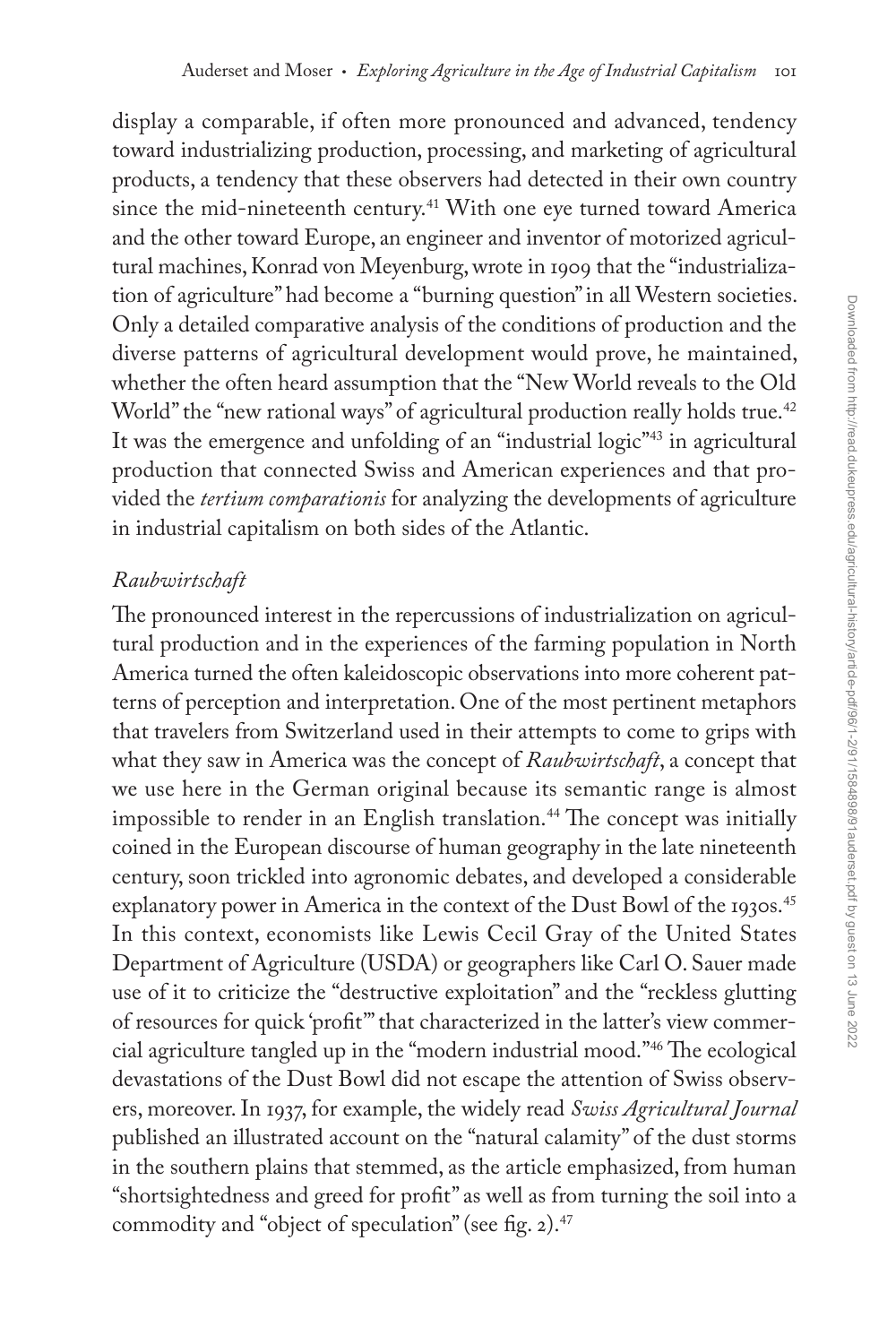

Fig. 2. Die gute Erde ist bis zu einer Tiefe von über 80 cm vom Winde weggefegt. Nur wo der Rasen noch fest war, jind kleine Inselchen stehen geblieben.

The appeal of the metaphor of *Raubwirtschaft* for observers from Europe stemmed from its capacity to amalgamate myriad impressions in a single concept. Whether they observed the treatment of soils, plants, animals, and machines; whether the lack of interest in the potential of organic manure caused irritation; whether they were astonished at the extent of the tendency toward specialization and simplification and at the partial abandonment of mixed farming; whether they mused about the unfortunate position of migrant farmworkers; or whether they reasoned about the hard-nosed business mentality and the audacious entrepreneurial ambitions they thought they detected among farmers in America—all these phenomena were linked to the sweeping metaphor of *Raubwirtschaft*.

As early as 1893, Moos expressed his amazement about the expansionary thrust with which the flatlands in the Great Plains were taken under the plow and the sod was broken up. In his view, these practices not only accounted for the remarkable growth in production of American agriculture

**Figure 2.** Visualizing *Raubwirtschaft*. Swiss agricultural journals reported on the Dust Bowl in the 1930s, using photographs to illustrate the consequences of soil erosion and the massive devastation of natural resources. © Archives of Rural History, Bern, Photo Collection.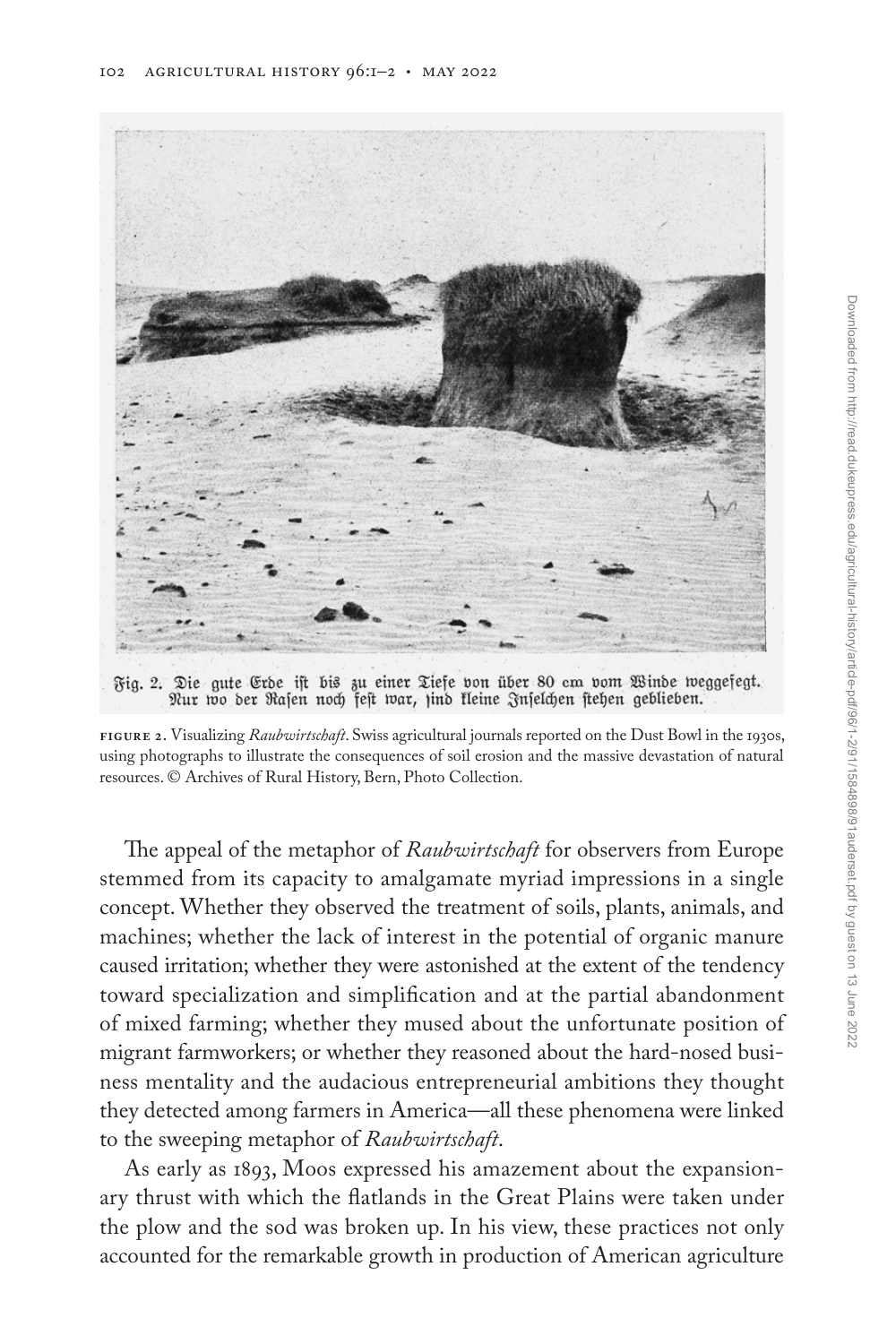that put European grain production under severe pressure, but they also displayed an exploitative relationship to the land that would rather sooner than later undermine the reproductive powers of the soil. "The *Raubwirtschaft* not only undermines the rich stocks in mineral plant nutrient matter," Moos remarked, "but as long as the land is kept incessantly under the plow, the humus content will, as a matter of course, constantly be depleted and the black, fertile and inexhaustible prairie soil will be significantly changed twenty years from now."48

Not twenty but forty years later, in 1933, the soil scientist Hans Jenny, who had come to the United States in 1926 on a Rockefeller fellowship and worked at the time at the Agricultural Experiment Station of the University of Missouri, registered among the farmers in this region an uneasy sense of the impoverishment of their soils that echoed in many ways Moos's gloomy predictions. As he explained in an article simultaneously published in a bulletin of the Agricultural Experiment Station of the University of Missouri and, refined for a Swiss audience, in the leading agricultural journal in Switzerland, the farmers' uncomfortable experience of soil impoverishment stemmed from an exploitative agricultural system that disregarded the metabolic flows between soils, plants, animals, and humans: "Under the present system of exploitative soil management the amount of plant food in the soil is certain to be reduced because the crops are removed and little is returned. Few people realize how much plant food is annually removed from the soil by the major crops grown."<sup>49</sup> Thus the situation was destined to be further aggravated if this "typical *Raubwirtschaft*" would be left in place.<sup>50</sup> A shift away from "continued grain farming" that resulted "in an unnecessary and excessive loss of soil fertility" toward "rotation systems" that, "supplied with manure," would "successfully maintain a relatively high nitrogen content" was, in Jenny's eyes, a matter of necessity.<sup>51</sup> In retrospect, Jenny saw the interwar years marked by a "radical change from viewing soil as merely a cog in the agricultural production machine" to viewing it as "a natural body that deserves scientific study and contemplation," a view that he himself has expanded further by thinking of the soil in "the context of a living, dynamic ecosystem" as most farmers and other representatives of the agrarian-industrial knowledge society did.52

## *The Ambiguities of Capitalist Mentality*

That the "farmer in the New World lacks the close connection to the soil that he cultivates" and that he tended to regard the soil solely as a "means of profit," as the plant breeder Albert Volkart remarked in 1930, was perceived by many visitors as the driving force behind the "unscrupulous prog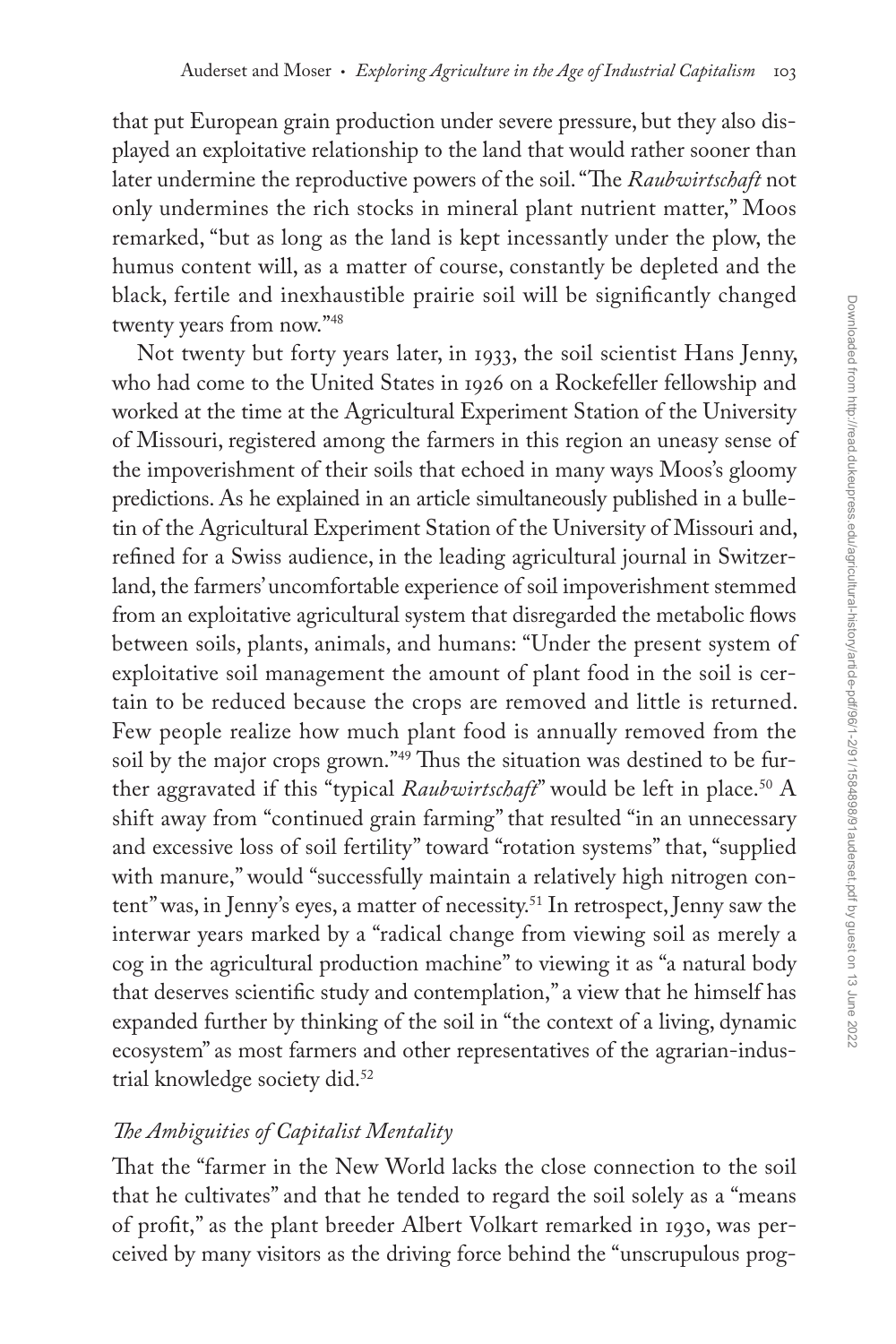ress" toward "industrial agriculture" and an abusive relationship to the land.<sup>53</sup> Furthermore, it also mirrored an economic mentality that caused ambivalent feelings. When the farmer Victor Fehr traveled through the American landscape in the early 1880s thinking about the business-minded behavior of the many farmers he met on his way, he wrestled with two souls in his chest. On the one hand, he was greatly impressed by what he termed the "systematic and goal-oriented mind of the American farmer," his "systematic work," and his open-mindedness toward technological improvements and labor-saving techniques. These characteristics revealed the shortcomings of the work ethic of Swiss peasants and farmers who clung, in his view, too much to the "triedand-true manners and customs of our fathers."54 On the other hand, Fehr displayed a rather skeptical attitude toward the "one-sidedness of putting all one's eggs in the basket," the hazardous, "boom-and-bust" business mentality that he observed among American farmers, as well as the "reckless chase of the dollar" that, in his view, permeated American culture: "In America, I very much disliked the assessment of everything in terms of the Dollar. 'How much is he worth'—that's the assessment of men in terms of Dollars, a very mean way of thinking."55

That American culture was permeated by the values of risk-taking, reckless capitalist entrepreneurship was a much-expressed opinion in late nineteenth- and early twentieth-century Europe, closely at the edge of a worn-out stereotype.56 Yet, in the eyes of Swiss agronomists, the image of the businessminded American farmer was only a symbolic embodiment that pointed to the dissimilar structural conditions created by transformative forces of industrial capitalism in America and Switzerland and that mediated these forces in decisive and obviously uneven ways. While the culture of peasant agriculture in many regions of Switzerland with its emphasis on mixed farming, risk-spreading diversification, labor intensity, and the balancing of subsistence and market orientation, as well as production and consumption on the farm offered the farming population a means to come to terms with the capitalist transformation of agriculture, visitors from Switzerland thought that American farmers were caught within the power networks of industrialcapitalist society in a much tighter way.57 As Gottlieb Lüthi observed, "The continuing conquest of arable land and virgin soil by the motor" in America created strong dependencies on banks, "the machine manufacturer and the gas supplier." Moreover, the thrust toward extension and specialization of production also increasingly exposed American farmers to the vagaries of the markets, caused overproduction, created technological and economic path dependencies, and narrowed the scope of making decisions.<sup>58</sup> Walter Riegg,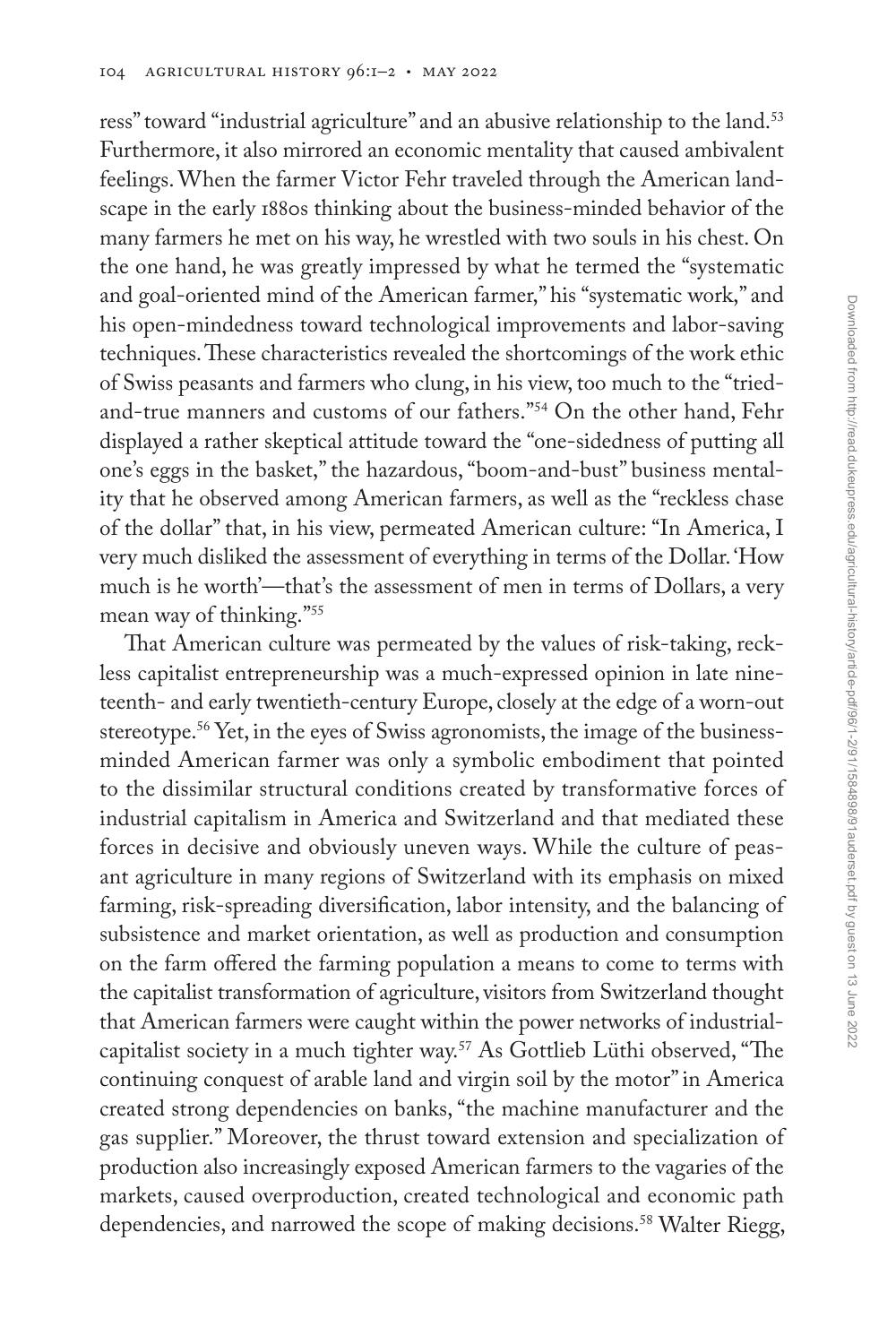a farmer who visited the United States in 1929, came to similar conclusions. "Our Swiss agriculture is grounded on diversity, it provides labor and spreads risks," he maintained. American agriculture, in contrast, tended in his eyes to "uniformity," "concentration," and a "simpler type of farming" that led necessarily to a risk-prone, machine-affine, and capital-intensive approach that had the potential of remarkable capital accumulation for the chosen few but also left the bulk of farmers with little means of resilience when facing a crisis or price volatilities.59

#### *The Role of the State and the Politics of Agricultural Research*

As Swiss travelers noticed, the "modernizing state" played an important role, not only in this drive toward more "uniformity" in the production processes and the "standardization" of the agricultural products but also in supporting agricultural research and education at experiment stations and agricultural colleges as well as in bringing farmers into the associational realm of USDA policies.60 That rural America was such an important location for the construction of the modern American state and that it provided a testing ground for what historian David E. Hamilton called a "modernizing associationalism" came somewhat as a surprise for many Swiss travelers.<sup>61</sup> The crucial and visible role of the state in regulating and administering agriculture and rural society as well as in promoting agricultural science and in diffusing scientific knowledge among the farming communities contradicted the widely shared assumption that the American farmer was the symbolic embodiment of an autonomous individualism allegedly so characteristic of American culture.62 In the mid-1920s, Friedrich T. Wahlen, then director of the Canadian Agricultural Experiment Stations in Ottawa, noted that the interventions into the grading and marketing of agricultural products by both the US and the Canadian governments "smacked of state socialism" for Europeans.<sup>63</sup> His teacher and predecessor as professor of plant breeding at the Swiss Institute of Technology in Zurich, Albert Volkart, was equally surprised by the influential role of the administration in Canada and the United States in the field of agricultural research and the control of auxiliary materials (artificial manure, feeding stuff, etc.). During his sojourn Volkart became convinced that "the American" was "at heart much less an individualist" than "one normally assumed." The "paternalism" of the state in North America goes, he concluded, "in many things much further" than in Europe.<sup>64</sup>

For Swiss visitors, the visible hand of the state was especially pertinent in fostering scientific research and in building and sustaining an impressive infrastructure in agricultural sciences and education. As they ventured into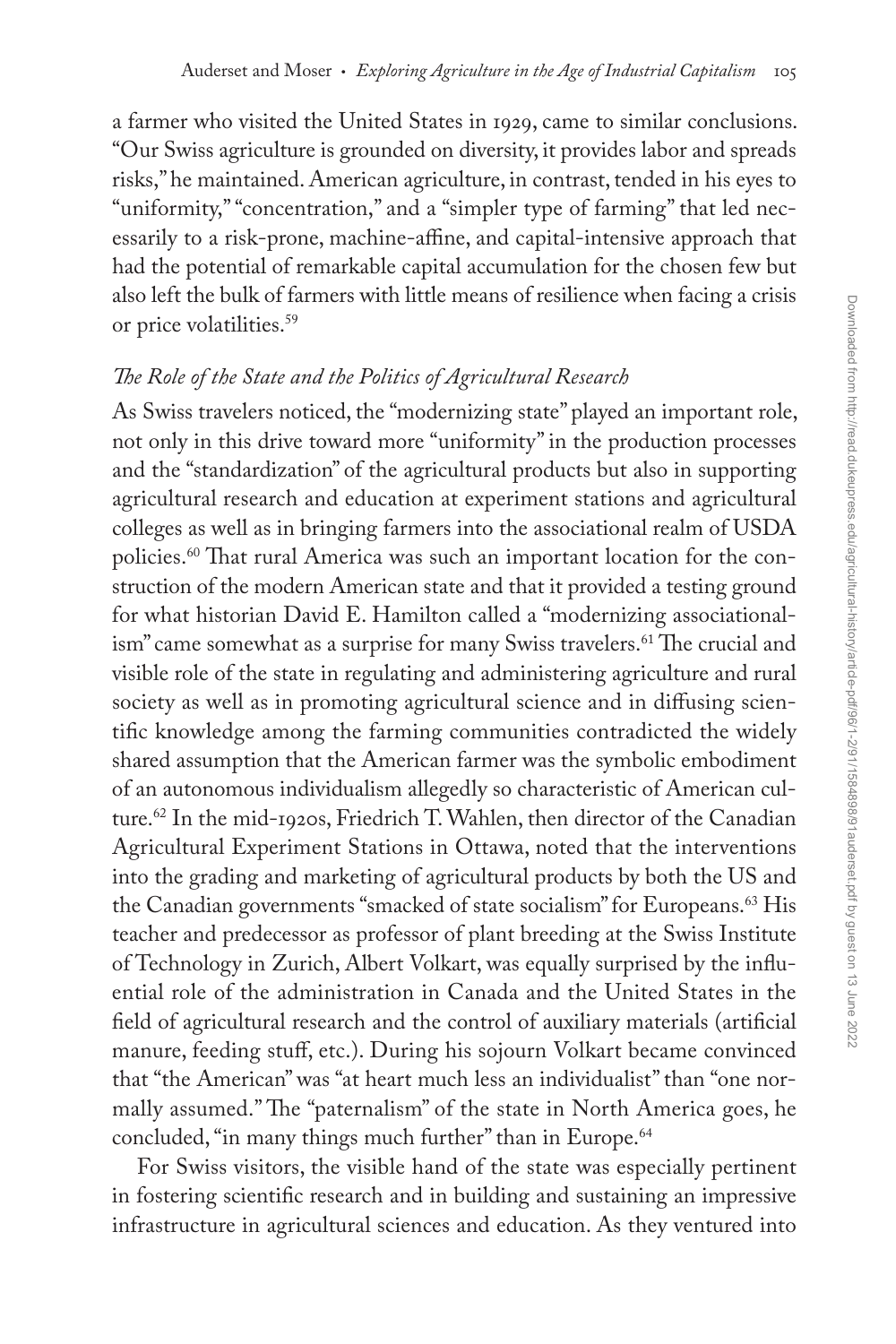the land-grant college system; visited experiment stations, agricultural colleges, and university institutes; and studied the role of the USDA in promoting scientific research and in collecting data on diverse aspects of agricultural production and rural life, many of them began to revise the stereotypical views that populated European debates on agricultural science in America. As Volkart put it, the widely shared opinion among his European colleagues that agricultural science in North America lacked theoretical depth and remained superficial painted an entirely "wrong picture": "We should remind ourselves of the importance of the research that Thomas Morgan and his collaborators have contributed to the science of breeding and our understanding of inheritance," he cautioned. Moreover, every visitor to universities and experimental stations in Canada and the United States will see the importance of what American scholars call the "dual purpose" of their work, namely, to contribute to both the progress of practical agriculture and the theory of agricultural science.<sup>65</sup> This rejection of a depreciative view of American agricultural science is one of the key themes that appeared again and again in the travel reports, and hardly one observer failed to point to the crucial role of the federal and state governments in supporting scientific research in agriculture and in carrying this knowledge into the farming communities.

While this state-led support of agricultural research had provoked admiration among agronomists since the late nineteenth century, Franklin D. Roosevelt's New Deal made visible another side of the "modernizing state" that unleashed a wave of curiosity well beyond the agronomist community. The proclamation of the agrarian New Deal—with its emphasis on longrange planning and control of production, its resettlement and education programs, its fight against soil erosion, its attempts in cooperative land use, and participatory social research—aroused the interest of many leftist observers, progressives, and representatives of the European labor movement.<sup>66</sup> In 1936 the *Union Review* in Switzerland published an article by its Washington, DC, correspondent under the title "The American Agriculture under State Control." In the agricultural sector, the economist Wladimir Woytinsky argued, the Americans have attempted to establish "a planned economy in a peculiar form." In his view, the agrarian New Deal not only provided an interesting attempt "to steer agriculture" but also was proof that a planned economy was achievable by "democratic means." The American experiment thus merited the attention of all those who were interested in transforming the modern economy according to plan.<sup>67</sup> Interestingly, this view resonated deeply within a Swiss society that was struggling with the aftermath of the Great Depression and in which comparable ideas to the ones put into practice in the agricultural New Deal shaped public debates in the 1930s.<sup>68</sup>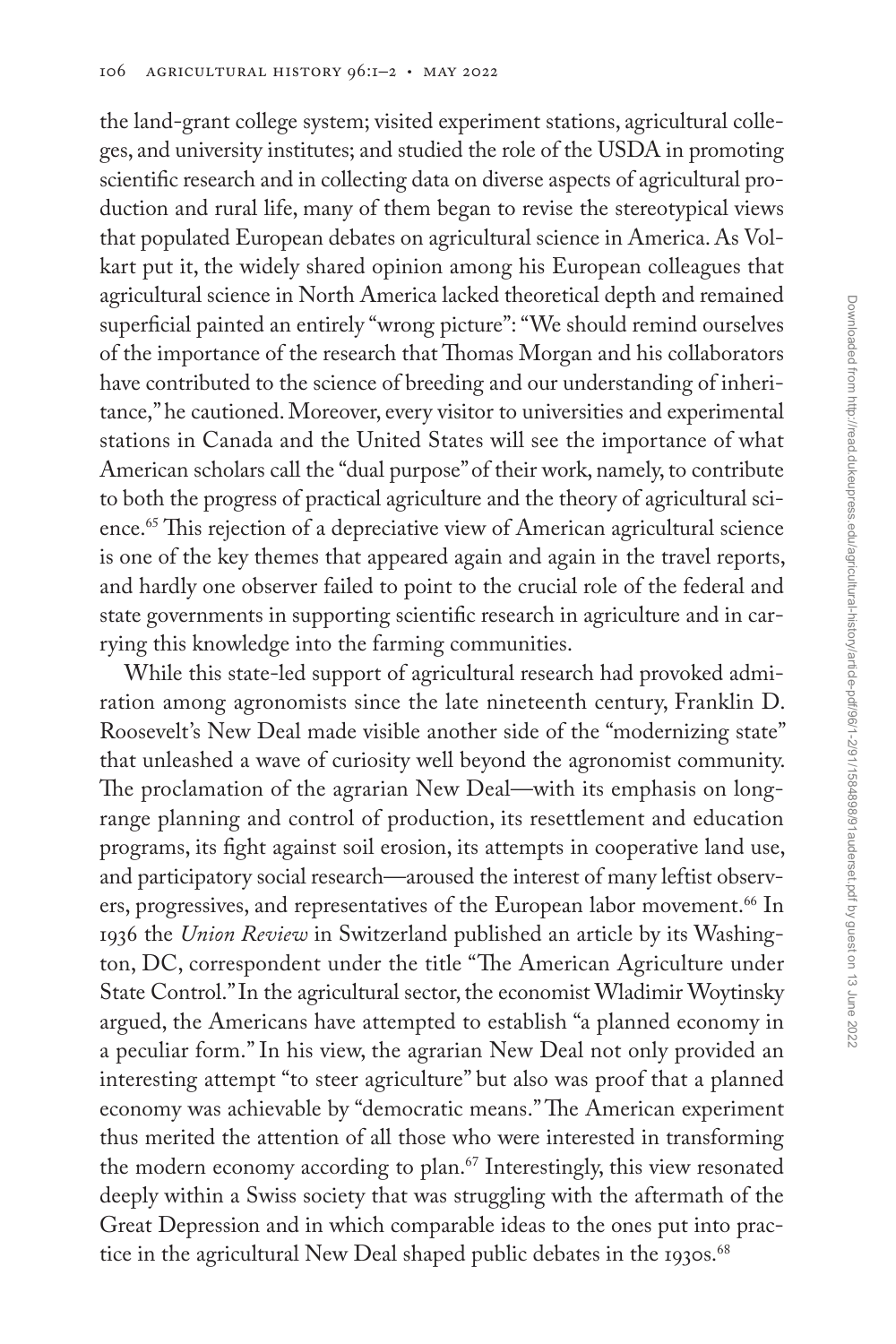But the preoccupation with agricultural research, the modernizing state, and agricultural policy did not remain solely an intellectual exercise. Comparisons between North American and Swiss realities led to the detection of remarkable divergences that often turned into impulses to change conditions back in Switzerland along the lines observed on the other side of the Atlantic. Franz Müller, for instance, who traveled through America on a commissioned economic study tour in 1919, emphasized that poultry breeding was taught at the agricultural colleges of the universities and therefore represented a flowering "branch of agricultural industry." In Switzerland, in contrast, it remained a "sideline business" on farms and was also entirely neglected as a scientific discipline. In Müllers's view, poultry keeping in Switzerland was taught only in a superficial way at home economics schools—a situation he was eager to change after having studied the situation in North America. "Whoever had the opportunity to study American poultry breeding will come to the conclusion that this system is entirely introducible in our country," he proclaimed.<sup>69</sup> And indeed, Müller worked hard to use his American lessons to build up a scientific, organizational, and commercial infrastructure in the Swiss poultry sector: he studied meticulous stalling systems, compound feedstuffs, and laying performances on a Californian poultry farm in Petaluma and examined advertising and marketing strategies. Müller and his friend, the industrialist Eduard Bally, even brought back a flock of American chickens for use in breeding experiments. Back in Switzerland, Müller founded a successful poultry and egg-collecting cooperative, developed and traded standardized chicken feed, engaged himself in a famous poultry-keeping campaign in alpine and other marginal areas in the second half of the 1920s, and pushed hard for the establishment of the first poultry breeding school that finally emerged in 1935 in Zollikofen near Bern.<sup>70</sup> While Müller's engagement certainly contributed to an uplift of poultry farming in Switzerland, the differences in size and resources continued to impress Swiss visitors to American chicken farms and poultry science departments. Harald Ebbell, one of the most renowned poultry breeders in Switzerland, noted in the 1950s that the poultry department at the University of California in Davis alone was as big and well staffed as the whole Department of Agriculture at the Swiss Institute of Technology in Zurich.<sup>71</sup>

#### *Labor and Work Ethic*

Another recurrent issue that caught the eye of visitors from Switzerland and that was linked to the specific economic culture in America was the cultural valuation and the practical organization of labor. Not only Fehr, as we have mentioned already, admired the Americans' pragmatic and sober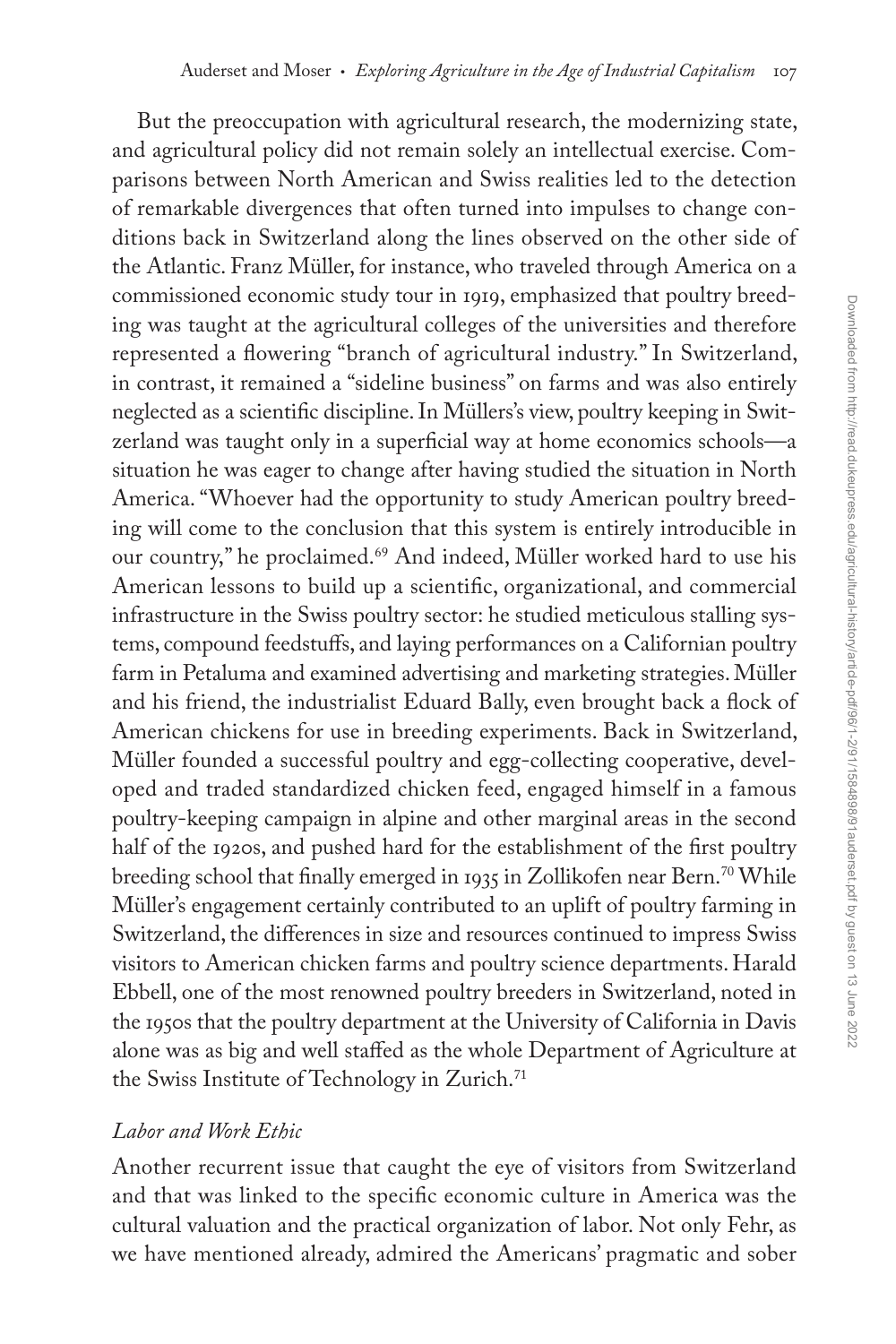approach to useful work; virtually all visitors were greatly impressed by the high esteem that work enjoyed in American society and by the work ethic that seemed to permeate American culture.<sup>72</sup> "What struck me right away in America is the generous and benevolent appreciation of every form of work and every worker whatsoever," exclaimed Georg Wiegner; and Walter Riegg seconded: "There's no doubt about the superiority of the American spirit of work. Labor is more esteemed over there than with us; whether rich or poor, whoever performs useful work is respected. Everyone is proud to improve his work."73

These judgments reflected at least in part a growing uneasiness with the persistent labor conflicts and strikes that tore Switzerland in the late nineteenth and early twentieth centuries and were thus also intended to compare the troubled and conflict-shaken world of labor in Switzerland with an allegedly more harmonious labor situation in America based on a deeper veneration of work ideals. However, their recurrent appearance points to a distinctive experience of labor in American society in general and in American agriculture in particular.<sup>74</sup> That there was more at stake in these ponderings on labor than just a lamenting of Swiss conditions by referring to American otherness is underscored by the accounts of those who worked on farms in North America and not just observed working Americans. Lüthi, for one, not only was stunned by the zeal with which government agencies, schools, and universities in North America hammered the principles of "efficiency" in the heads of students and farmers, but he also experienced the consequences of these attempts in everyday life on farms. "One works on American farms incessantly," Lüthi remarked, adding, "Whoever pauses to lean for a short moment on his mattock and to watch what the weather might bring, as we sometimes do in Switzerland, immediately attracts attention. The farmer is used to work from morning to noon and from noon to the evening in *one* pace."75

Some observers linked the "efficiency craze" and the rigid organization of labor on American farms to the influence of "scientific management" and Taylorism that shaped the debates on "Americanism" in interwar Europe.76 Indeed, the 1920s witnessed an increasing preoccupation with the rationalizing of work on farms, and some of the leading Swiss agronomists contributed decisively to the institutionalization of a science of agricultural work in interwar Europe.<sup>77</sup> Ironically, however, the efforts to apply the "Taylor System" to agriculture were much more intense in Europe than in the country where it had originated. As Asher Hobson, the American delegate at the International Institute of Agriculture in Rome observed in 1927: "In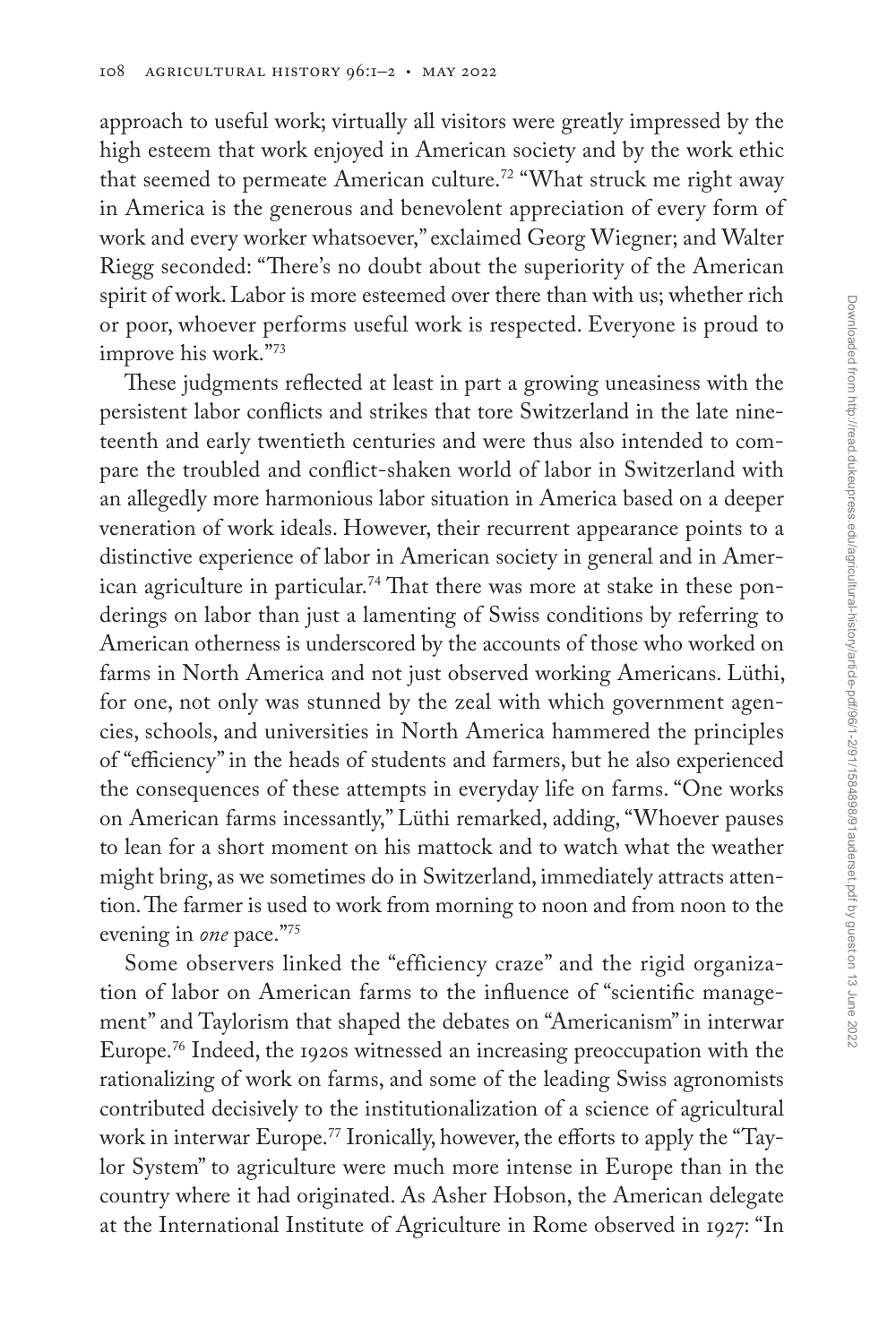America the Taylor System is accorded little importance in its application to agriculture. It is exclusively of interest to industry." But among European agronomists and agricultural economists, Hobson registered with some astonishment, there were "enthusiastic followers of Taylor."78 Their attempts to fuse Taylorist methods and practices with the diverse older strands of the European science of work contributed to a European-wide network of scientific institutions that were devoted to the study of work in agriculture, whereas such endeavors were strikingly absent from the American scene. When Swiss observers made a connection between the conditions of farm work and Taylorism, therefore, this owed more to the interpretative framework they brought with them from Europe than it stemmed from the realities on American farms. The thrust toward labor discipline, the efforts to intensify the workday and increase work productivity, might have been characteristic features of American farms, but they did not originate in an orchestrated attempt to apply Taylorism to agriculture as some Swiss visitors assumed.

In some ways, however, Taylorism and its obsession with productivity and efficiency fitted aptly into the metaphoric paradigm of *Raubwirtschaft*, an economy geared toward the exploitation of the labor-force of the human body, instead of the resources of the soil. It comes as no surprise then, that Müller evoked *Raubwirtschaft* to describe the situation of the American rural working class. Just as the industrial workforce in a factory governed by Taylor's methods, Müller wrote, rural laborers were equally depreciated "to a number on the list of the employers" and were seen as an exploitable "living machine."79

## *Mechanization and Motorization*

Closely related to this search for efficiency of labor that revealed in the eyes of some a marvelous rational organization of labor, while it amounted in the eyes of others to nothing short of exploitation, was the extensive use of agricultural machinery in American agriculture. In fact, the high degree of mechanization and, after World War I, motorization of agricultural production was maybe the most obvious symbol of the industrializing thrust in American agriculture.<sup>80</sup> "Whenever possible, the Yankee uses machines instead of the expensive and arduous manual labor," reported Moos in the early 1890s, "there is not one farmer who would think about doing a task with horny hands when he could possibly assign it to a machine."<sup>81</sup> Fascinated by the labor-saving effects of a hay elevator that Moos had examined on his tour, he decided to bring back such machinery to Switzerland. After his return he successfully negotiated with the machine manufacturer Fritz Marti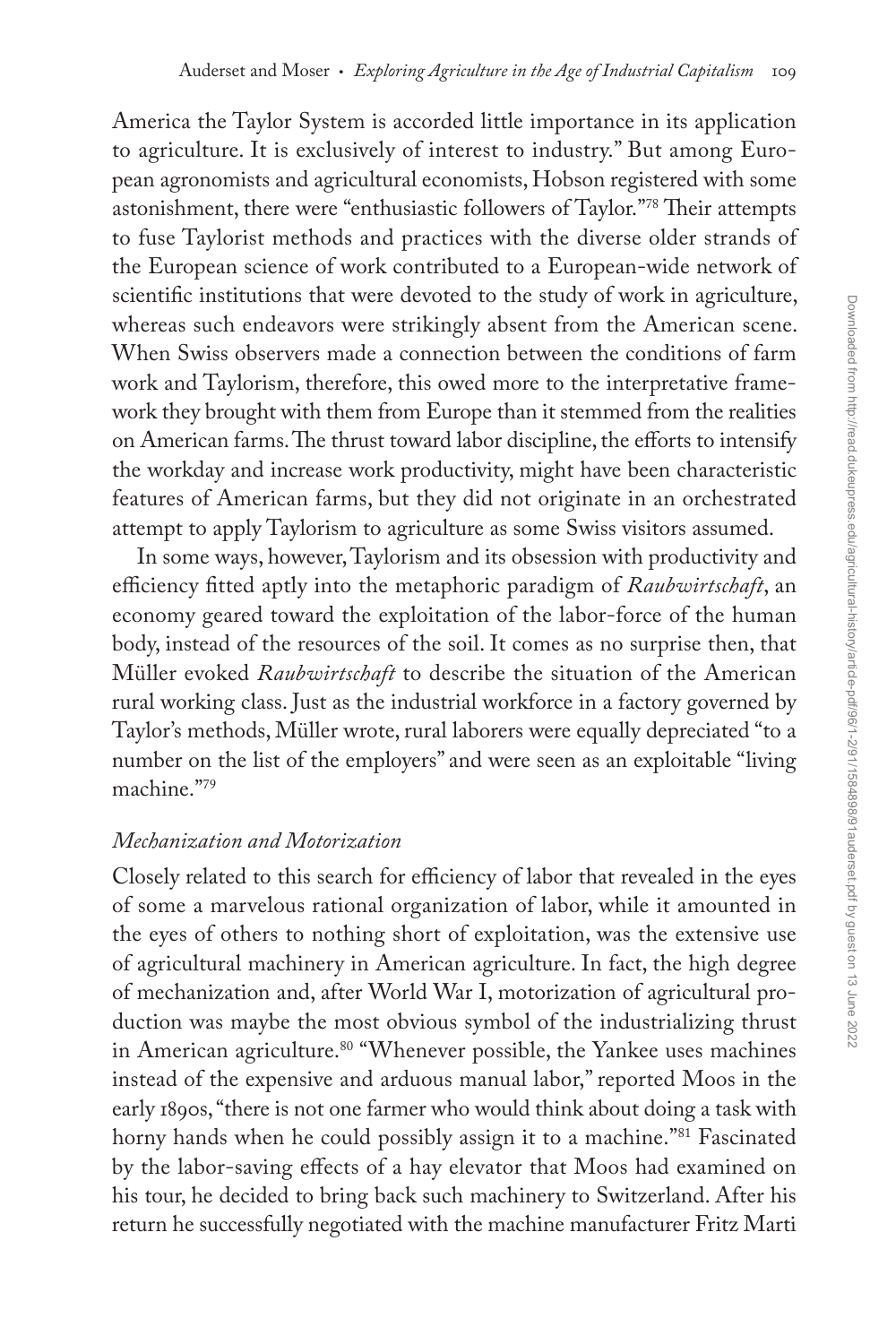

**Figure 3.** "The American Hay Elevator." This widely reprinted advertisement used the symbolic meaning of technological progress associated with American farm machinery to promote a hay elevator that Hans Moos had initially imported from the United States in 1893. © Archives of Rural History, Bern, Photo Collection.

in Winterthur on the possibilities of constructing and adapting American hay elevators for Swiss farm buildings and promoted their advantages in the agricultural press (see fig.  $3$ ).<sup>82</sup>

Significantly, it was farm machinery that became the symbol for technological innovation in agriculture and was widely advertised in journals read by the farming population throughout the late nineteenth and early twentieth centuries. In the early 1930s, for instance, an article on the progress of motorization in American farming marveled at the sight of tractors and combines in the American landscape: "It is as though a small factory were moving over the ground. The soil is, of course, an immovable object and cannot be 'fed to' a machine; but by dint of moving the machine itself a sort of factory process is induced."83 The horny hands of the farmer that Moos had still evoked as a symbol of manual farm labor, despite the widespread use of machines, were now replaced by an imaginary of machine logics that turned agriculture into something close to the "automatic machine of the factory workshop" and the farmer into an overseer of machinery, out of danger of getting blisters on his hands.<sup>84</sup> When the anonymous author of this piece drew a picture of an American agriculture in which "human labour does nothing but start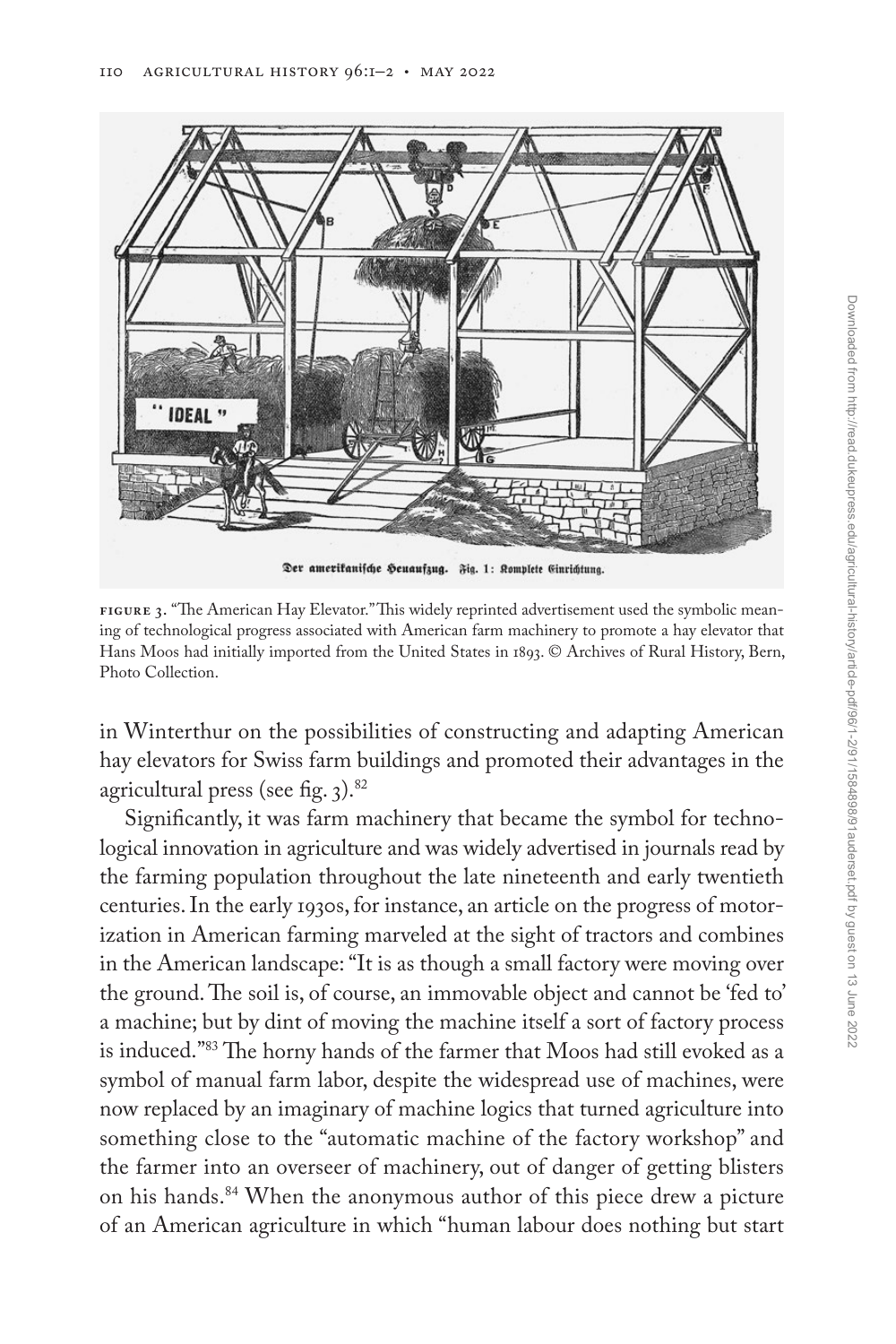

**Figure 4.** Capturing American agriculture on celluloid. Walter Schmid, the foreman of the home farm of the Agricultural College Strickhof in Zurich, documented his trip to the United States in 1935 with his film camera. © Archives of Rural History, Bern, Photo Collection.

and supervise," he evoked a future the farmer and agronomist Albert von Fellenberg-Ziegler had been predicting in Switzerland seven decades earlier.85 From the middle of the nineteenth century on, the awe- and sometimes dream-inspiring sight of agricultural machinery infused many observers with a heavy dose of exaggerative rhetoric in Europe as well as in America. Yet others like the farmer Walter Schmid, who documented his insights by making a film that he subsequently showed to generations of graduates at the Agricultural College Strickhof in Zurich, tended to take a closer and more sober look at the patterns of mechanization and motorization (see fig. 4).<sup>86</sup> They explored the roots of these phenomena, grasping the culture of technology at work and speculating about the prospects that the American experience embodied for Swiss agriculture.<sup>87</sup> As they did so, they assembled some of the evidence that another Swiss, the architect Siegfried Giedion, later synthesized in his influential book *Mechanization Takes Command*. 88

As some visitors to America detected, the widespread use of motorized technology stood in relation to the early sod-busting enterprises of the farmers in the West and the tendency toward specialized agricultural production systems.89 Machinery manufacturers in America found a flowering market as long as heavy, expensive, and highly powered plows were needed to break up the soil of the Western prairies, but they were forced to change their out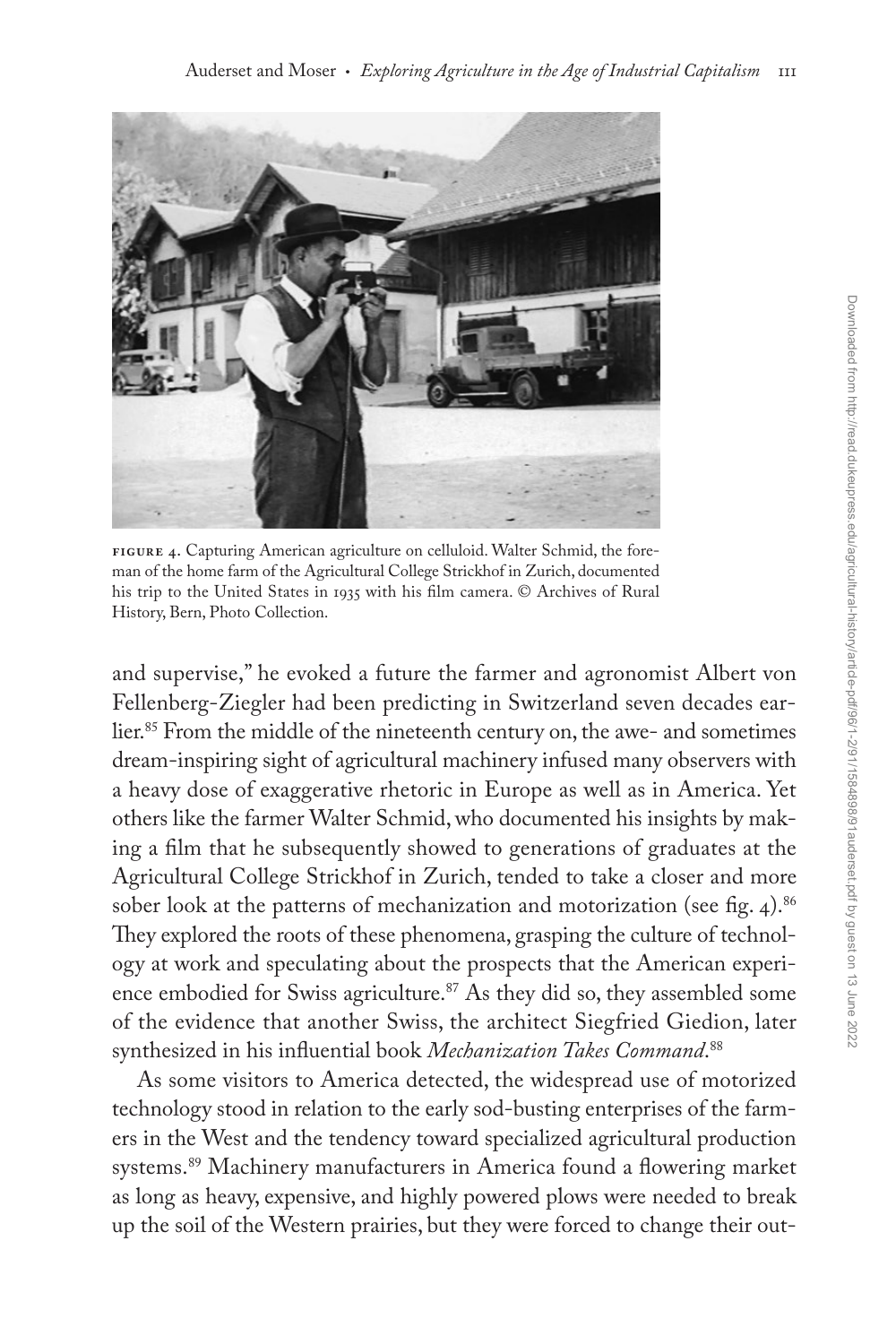look toward engineering smaller, lighter, and more versatile machines as soon as this land was under cultivation by the mid-1910s. And thus they began to fabricate machines that tended to be more suitable for the conditions of European agriculture as well.<sup>90</sup>

These developments prepared the ground for more intense exchanges regarding the experiences and prospects of motorization in agriculture on both sides of the Atlantic. For observers like the Swiss engineer Konrad von Meyenburg, the days of the huge and highly powered specialized machines of American manufacturers were over. They were never in tune with the "structure of European agriculture," he maintained, and were, once the sod had been broken up and was tilled regularly, gradually becoming obsolete in North American farming as well. American and European agricultural engineers were thus facing the challenge of constructing a "small and universal machine" that brought the technological versatility that many farmers were longing for.<sup>91</sup> Interestingly, Meyenburg's plea did not escape the attention of American agricultural engineers, and his inventions became the subject of debate among the members of the American Society of Agricultural Engineers. When the society discussed the prospects of using soil-tilling machines in 1914, its vice president, Lynn Webster Ellis, enthusiastically claimed that Meyenburg's rotary cultivating machine represented "the forecast of the universal soil working tool of the future." Ellis not only thought that Meyenburg was "the best posted man on tractors and power farming it has been my pleasure to meet," but he also praised his soil-milling machine as "without question the most perfect instrument yet devised by the mind and hand of a man for preparing a perfect seed bed in one operation."92

Despite this common ground that brought Swiss and American agricultural engineers in closer contact and fostered their discussions on the challenges of motorized technology in agriculture, there was one crucial difference that captured the attention of more than one traveler. American agriculture was shaped by more specialized and simplified production systems than the ones prevailing in Switzerland, and this tendency toward simplified farming structures was heavily bolstered, according to observers from Switzerland, by the now possible motorization. In their eyes, the development of American agriculture seemed to confirm that motorization and specialization engendered each other.

As American engineers proved to be successful in motorizing wheat farms, they emulated these engineering principles to develop machines to harvest other grains, vegetables, and fruits, extending their enthusiasm for agricultural machinery further to the development of machines dedicated to plant-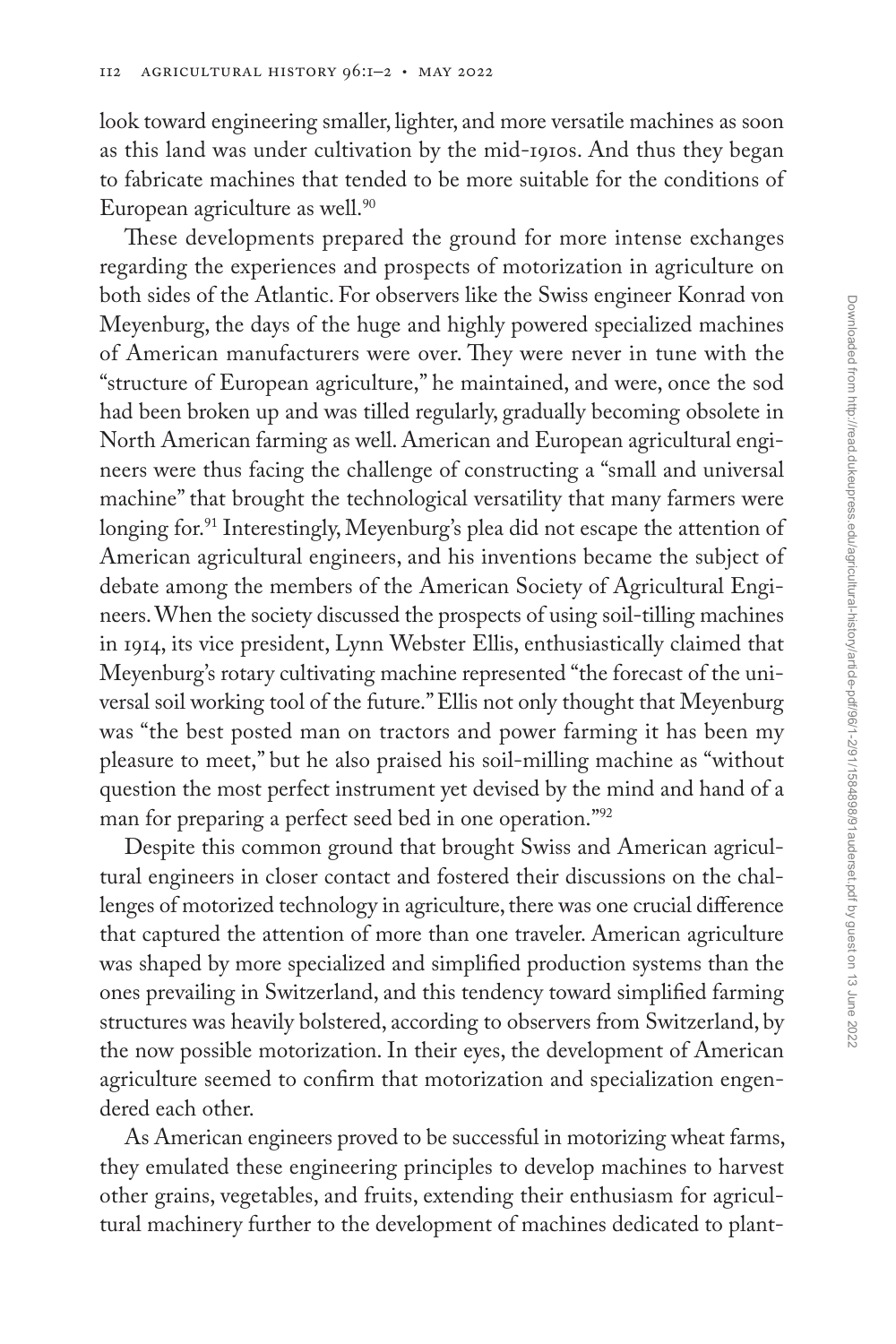ing and cultivating. In the analysis of Swiss observers, American farmers tended to reinforce the trend toward specialization of production because the purchasing and maintenance costs of such machinery were indeed more economical than employing labor, but still remarkably high. Therefore farmers were induced to use their machines to the utmost by enlarging the relatively easily accessible acreage "to one crop as exclusively as possible."93 In contrast, farmers in relatively densely populated Switzerland wrestled with the problem of limited access to large tracts of land and thus held on to their diversified farming structures, which, in turn, discouraged them from buying motorized machinery as long as a versatile, multipurpose tractor was still missing. Working animals were, up to the 1940s, generally speaking, more flexible and better adjusted to the diverse power requirements of their mixed farming operations.<sup>94</sup>

The differing conditions under which agricultural machinery and, increasingly after World War I, motorized technology had to function adequately had consequences for the general assessment of machines in agriculture, but also for the culture of technology and the conceptualization of farm work that surrounded these debates. According to Lüthi's observations, American farmers perceived machines first and foremost as liberating, freeing them from drudgery and redirecting their work toward guiding, repairing, adjusting, and overseeing their mechanical "servants." Yet this enthusiasm for the "progress of the power farm" and the "longing for the new" that was bolstered by what Lüthi perceived as a "boosterish praise" on the part of manufacturers also concealed the new dependencies that the farmers were entering by purchasing and using the machines that ran off the factories of the manufacturers. The "'progressive' young farmer loves the noise of the machine in his ears," Lüthi wrote. He continued, "In the coaxing numbness that the machine provokes, he does not realize that he is deprived of his most important economic weapon, the self-sufficiency of horse power."95 In a telling conversation that Lüthi had with Sam McOmie, a Californian farmer in Los Alamitos on whose farm Lüthi worked as a milker for a couple of months, these contested views on mechanization and motorization and its repercussions on work culture clearly came to the fore. After having read a report titled *Harvest in Switzerland* that was illustrated with photography showing farm women carrying hay bales down a slope, McOmie expressed his astonishment that Lüthi wanted to go back to a country in which such work practices were obviously still observable. From this emerged a dialogue on labor and motorization that is worth quoting at some length because it reveals the contested perspectives on these issues: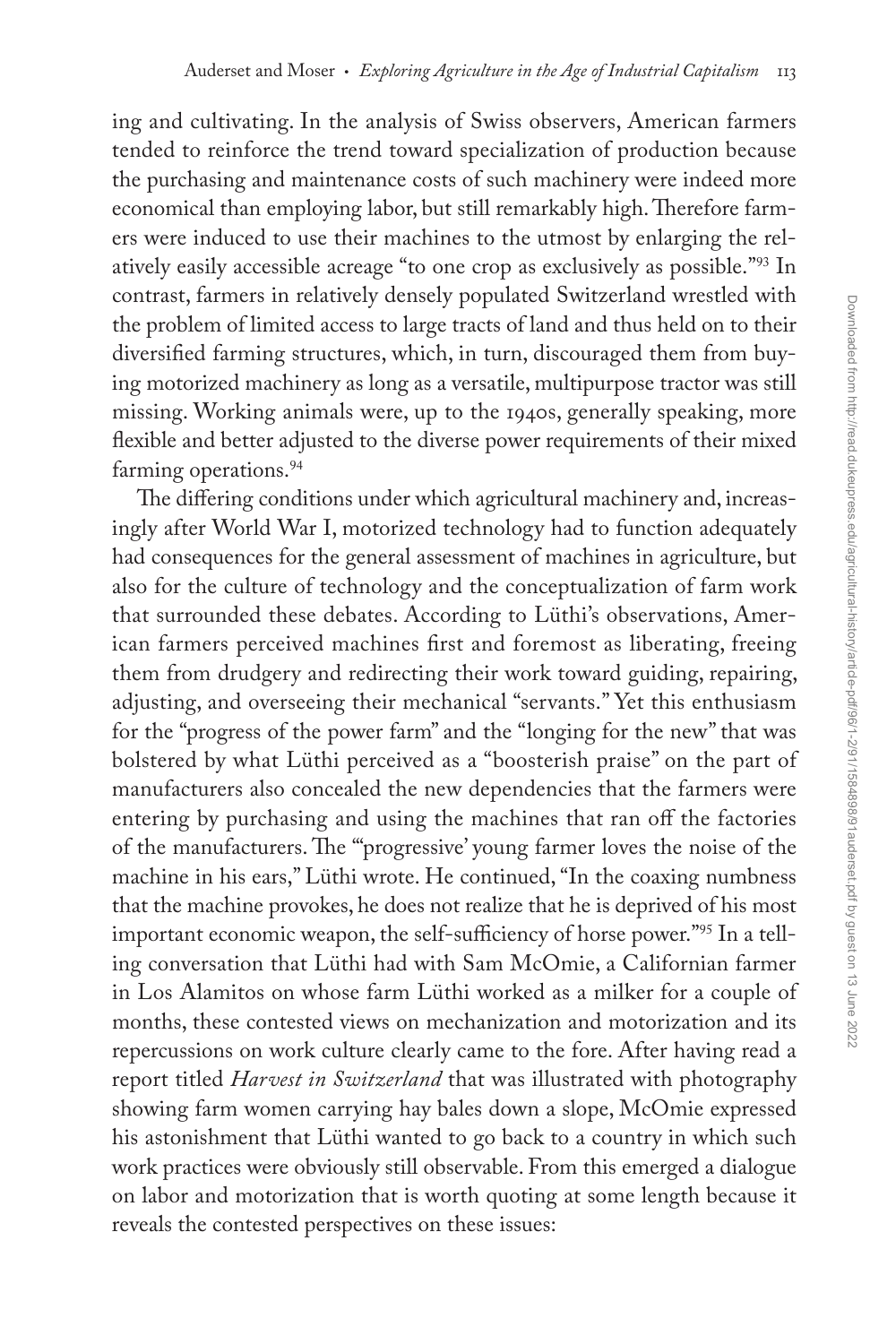**Lüthi:** Only in the first moment you feel the alleviation that the machine provides, but as soon as you are used to it, you begin to grow weary of your handiwork which always has to be done beside the machine and begin to see it as a burden.

**McOmie:** But the people can hardly accomplish anything by working this way, I wonder how they earn a living.

**Lüthi:** Indeed, but over here we are dealing with the very reverse. The farmers here produce too much with their machines. Overproduction has grown to terrifying heights in this country. Despite the vast arable lands that you cultivate, despite the huge herds that you maintain and the best methods that you use, you earn next to nothing, because you machinize just too much of a good thing out of the soil.

**McOmie:** But you surely don't want to advocate the return to manual labor? **Lüthi:** No, I don't, but a partial return to manual and animal labor would at least save the farmer from his complete surrender to the industry.<sup>96</sup>

Lüthi reported that McOmie like others remained skeptical of his argument that "machines were not only the self-evident pioneers of human progress, but, when excessively used, tend to disturb the equilibrium between production and consumption."97 Lüthi clearly saw the systemic dimension of agricultural technologies that not only had a transforming impact on farming practices but also threw farmers into a whole network of new social relations, expert cultures, financial arrangements, and providers of fossil fuels and repair parts. "The moment when horses are replaced by mobile motors (tractors, trucks, automobiles)," he wrote, marked a "certain limit of motorization" beyond which "a complete surrender to the industry" began.<sup>98</sup> That farmers in America wrestled with the twin forces of overproduction and an increasing dependency on fossil fuels and industrial manufacturers was also part of the interpretation that Schmid gave in his report on the state of motorization in America. The foreman of the home farm of the Agricultural College Strickhof in Zurich, who visited former pupils of the college in 1935, pointed out in his report that the replacement of working animals by motorized tractors not only set 15 to 20 million acres free for wheat production but also increased the demand for fuel by over 100 percent.<sup>99</sup>

These arguments, deeply embedded in the knowledge regime of the agrarian-industrial knowledge society, held out a promise that was somewhat at odds with the expansionist thrust and the motorizing fervor that McOmie and other farmers saw as the powerful and merciless forces that they had to cope with to stay in business in the American surroundings. But despite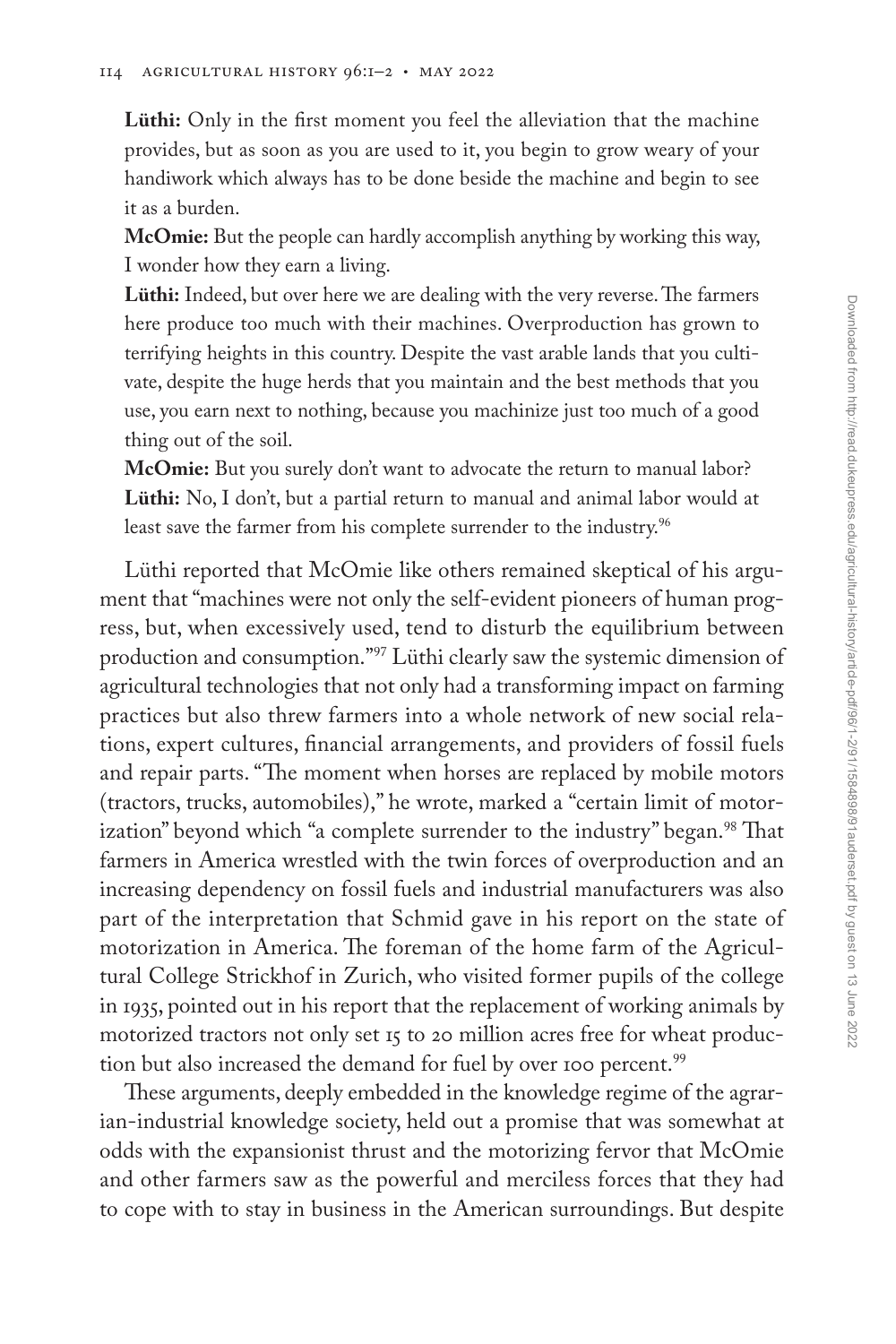the balanced and sometimes even restrained judgments of motorization by observers like Lüthi, the progress of technology and the expanding use of motorized machinery were generally perceived as more or less inevitable. In this sense, America only foreshadowed what the future would bring for Swiss agriculture. And indeed, just as McCormick's harvesters were dragged by horses and cows across the fields of farms in Switzerland up to the middle of the twentieth century, so were Allis-Chalmer's and Fordson's tractors slowly appearing in the interwar years. Moreover, Swiss machine manufacturers like Johann Ulrich Aebi began already in the second half of the nineteenth century to import, test, and modify American machines in order to adapt them to the conditions prevailing in Swiss agriculture, while American companies like International Harvester established branch offices in Switzerland and placed their ads in farmers' journals.

# **Conclusions**

To be sure, when Swiss agriculturalists came to America, their observations and interpretations of the patterns of agricultural change and rural life were always shaped by the expectations, prejudices, and visions of American agriculture that they brought with them from Switzerland. On the other hand, their American experiences also changed and modified these presumptions and raised new questions that would most probably have remained unuttered without these cross-cultural encounters. As the soil scientist, agricultural chemist, and frequent writer of travelogues Georg Wiegner cautioned in 1928, travel reports tended to be either excessively enthusiastic or unduly pessimistic.100 In his view, both versions were usually the result of a lack of time and working experience among the observed society that bedeviled visitors, and he judged it exceedingly difficult to leave one's own cultural prejudices and habits of thought behind. European visitors were especially haunted by their binary conceptions when encountering America, he warned: "In their view, the ideals live in Europe, dollarism reigns in America. In Europe, men are free, individualistic, reflective; in America they are cramped in mass-suggestion, stereotyped, uncritical. In Europe there is art, in America kitsch; Europe has a profound and theoretical science, in America science is limited to chemical synthesis and physical measurements solely for industrial and business purposes. In most travel reports, the neat, intensive, sophisticated European agriculture is confronted with a sloppy, extensive American *Raubwirtschaft*." Wiegner, like most of his colleagues who were conscious of the stereotypes they carried with them, deemed it necessary to get beyond those binary views to find the right "middle way," as he put it, between a naive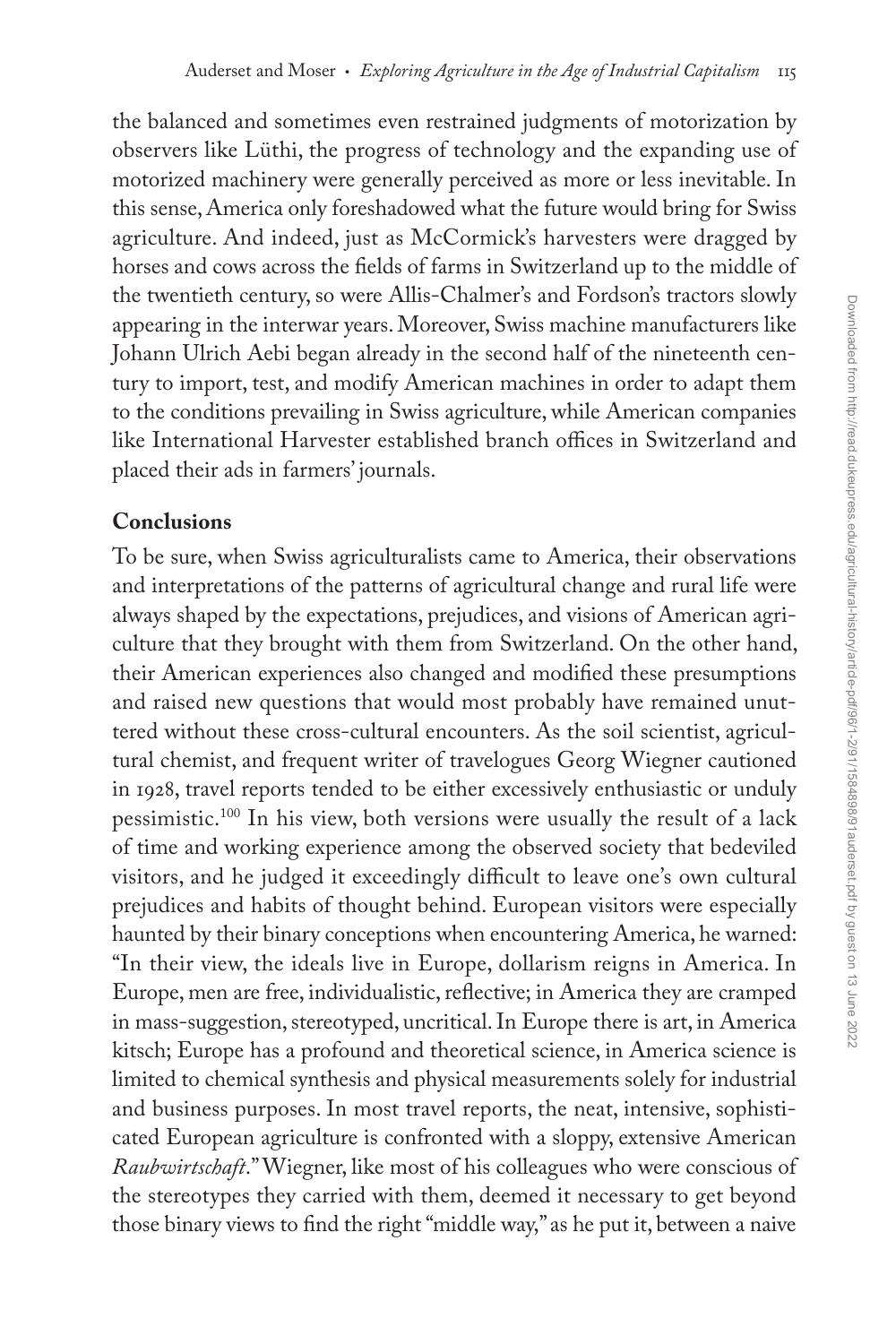optimism and a wrongful skepticism, and especially to allow one's own presumptions to be modified and adjusted by new experiences and unexpected insights.101 It was exactly the limited insights of the countless but often rather stereotypical travel reports written mainly by journalists that induced agronomists like Moos to travel to North America themselves and to observe the developments in American agriculture with their own eyes.<sup>102</sup>

While not all agricultural visitors from Switzerland were as reflective as Wiegner and Moos, most of them were candidly interested in unraveling the key factors for the agricultural circumstances in America and in connecting their observations to their knowledge about agriculture at home. In so doing, they engaged in an intellectual process that the historian Dominick LaCapra once called "defamiliarizing the familiar and familiarizing the unfamiliar."103 The experience of traveling through the American agricultural landscape and of debating similarities and differences between American and Swiss conditions challenged inherited assumptions; the interactions between the "familiar" and the "unfamiliar" questioned old wisdoms and encouraged a quest for new conceptual syntheses. This dynamic nature makes these accounts an instructive source for transnational perspectives on agricultural history.<sup>104</sup> Moreover, many travelers not only reasoned about American agriculture and its significance in their written accounts, but they also brought with them new ideas, technologies, plants, and animals across the Atlantic Ocean and used their American experiences as an impetus to change things back home.

As we have illustrated, visitors from Switzerland to America were particularly interested in the unfolding of industrial logics in agricultural production and their obviously varying effects and ramifications in the rural societies of America and Switzerland. On both sides of the Atlantic, this thrust toward industrializing agriculture provoked as much fascination and enthusiasm as it triggered repudiation and unease. It is, therefore, not surprising that Swiss and American observers chose comparable language to capture the ambiguities of this transformation of agriculture in the industrial age. When the Swiss writer Felix Moeschlin drove through Kansas in the late 1920s, he felt he was encountering "the highest stage of agricultural industrialization." "The peasant is dead," he announced. The people working the land on threshing machines were in his eyes "nomadic industrial workers," whereas the owners of the land had become "merchants" more interested in the stock exchange prices of the wheat than in the cultivation of the land on which it grew in the first place (see fig. 5).<sup>105</sup> A few years later, John Steinbeck chose a similar metaphoric language of alienation, commercialization, and modern rural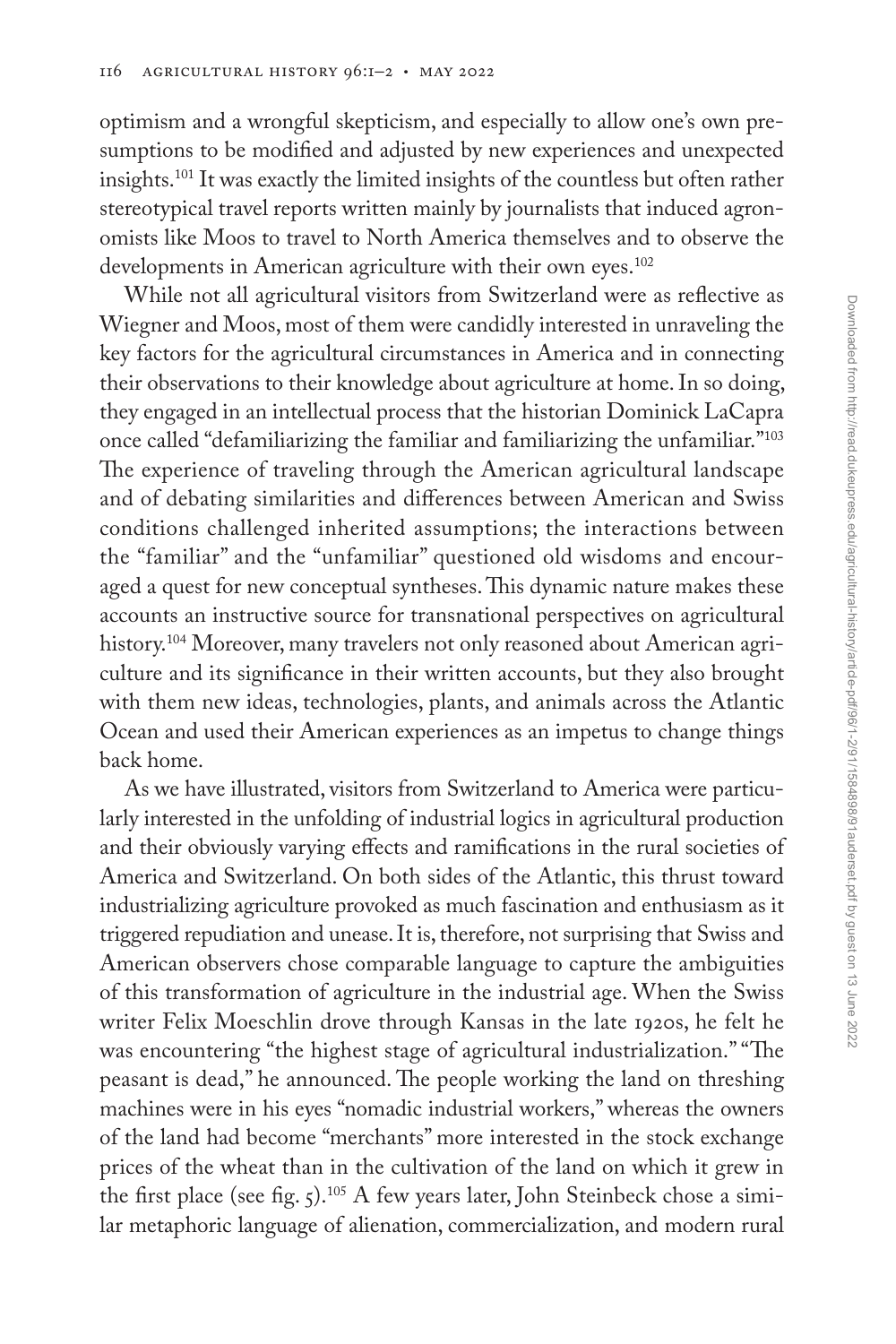

117. Ein "Fruit Tramp" in Kalifornien mit Auto, Kind und Kegel

**Figure 5.** Photographing the "Grapes of Wrath" for a Swiss public. The writer Felix Moeschlin and the photographer Kurt Richter perceived the phenomenon of American "fruit tramps" as an indicator of a society in the "highest stage of agricultural industrialization." © Archives of Rural History, Bern, Photo Collection.

nomadism when he spoke of the "highly organized industrial farming" in America that depended on "migrant workers, that shifting group of nomadic, poverty-stricken harvesters." These exploited farmworkers, Steinbeck maintained, "have jumped with no transition from the old agrarian, self-containing farm where nearly everything used was raised and manufactured, to a system of agriculture so industrialized that the man who plants a crop does not often see, let alone harvest, the fruit of his planting, where the migrant has no contact with the growth cycle."106 The resemblances between the judgments of these two observers highlight the fact that the attempts to industrialize agriculture connected Swiss and American experiences in a tight way.

At the same time, however, these critical perspectives reveal a particular temporal structure that shaped many of the accounts that Swiss visitors wrote on American agriculture. When Moeschlin proclaimed a "capitalist industrialization" of agriculture and the death of the peasant in America to an imagined Swiss public, he conjured developments that Swiss society would face rather sooner than later. For Steinbeck, in contrast, writing for an American public, these developments were already firmly in place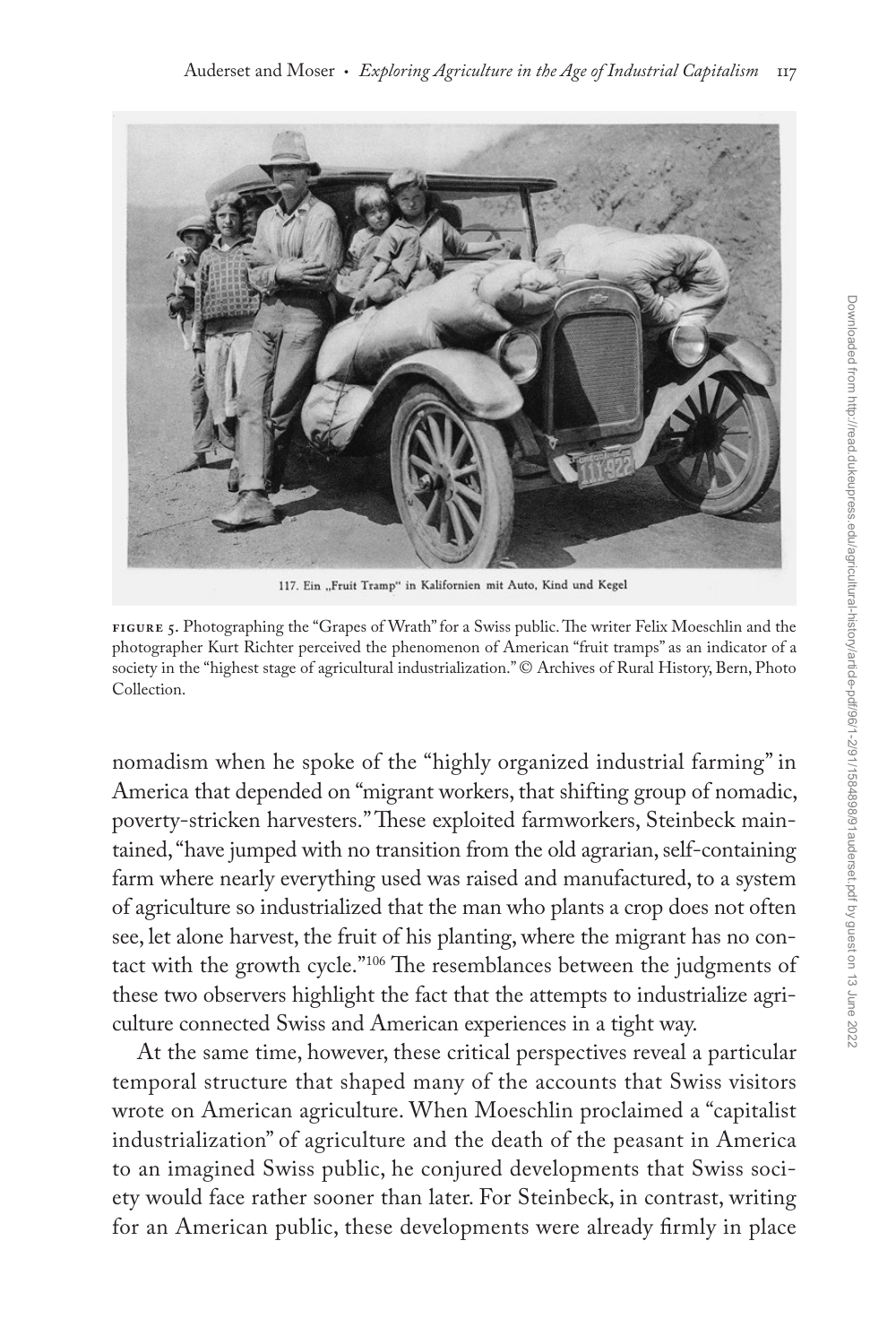and left their mark on the present state of American society. Thus in the eyes of Swiss travelers, the observation of America's present seemed to reveal something about the European future. American agriculture seemed to display a pattern that Swiss agriculture would most probably face in the near future as well. The similarities and differences between American and Swiss agriculture, therefore, merited a more thoroughgoing reflection. For as powerfully as the thrust toward industrialization seemed to shape Swiss and American agriculture alike, it nevertheless hit different historically grown structures of production and patterns of thought that mediated these industrializing forces in specific ways.

Thus Swiss farmers and agronomists who departed across the Atlantic to explore American agriculture indeed encountered phenomena that were new, thrilling, and inspiring and often induced an eagerness to change things in Switzerland along American models. But this was predominantly true for marginal or neglected domains in the overall structure of Swiss agriculture, such as poultry farming or the marketing of agricultural goods. In these sectors, the explorations into American agriculture had visible effects on practical, institutional, educational, and scientific processes back in Switzerland, as the examples of Lenggenhager and Müller illustrate. In domains in which Swiss agronomists and farmers had developed expertise comparable to that of their American colleagues, such as in mechanization and motorization, animal and plant breeding, or soil science, however, the study of American conditions did not translate into attempts to copy American models but instead helped the visitors to identify the ambiguities and problems agricultural reproduction faced in the age of industrial capitalism. For travelers such as Jenny, Volkart, Meyenburg, Lüthi, and Schmid, the encounter with American agricultural practices provided an experience that sharpened their view of how industrial logics lured and forced farmers into a culture of efficiency, competitiveness, standardization, specialization, and productivism that were at least partially at odds with their visions of "good farming." For them, the study of American agriculture was crucial insofar as it helped to discover that the enhancement of agricultural production in Switzerland required different measures than the ones observed on the other side of the Atlantic. In a certain sense, then, they shared the perspective that the eminent agronomist and agricultural economist Ernst Laur articulated in 1933 after having visited Denmark: "We can and we want to admire Danish agriculture, but we have to cultivate the Swiss soil according to substantially different considerations."107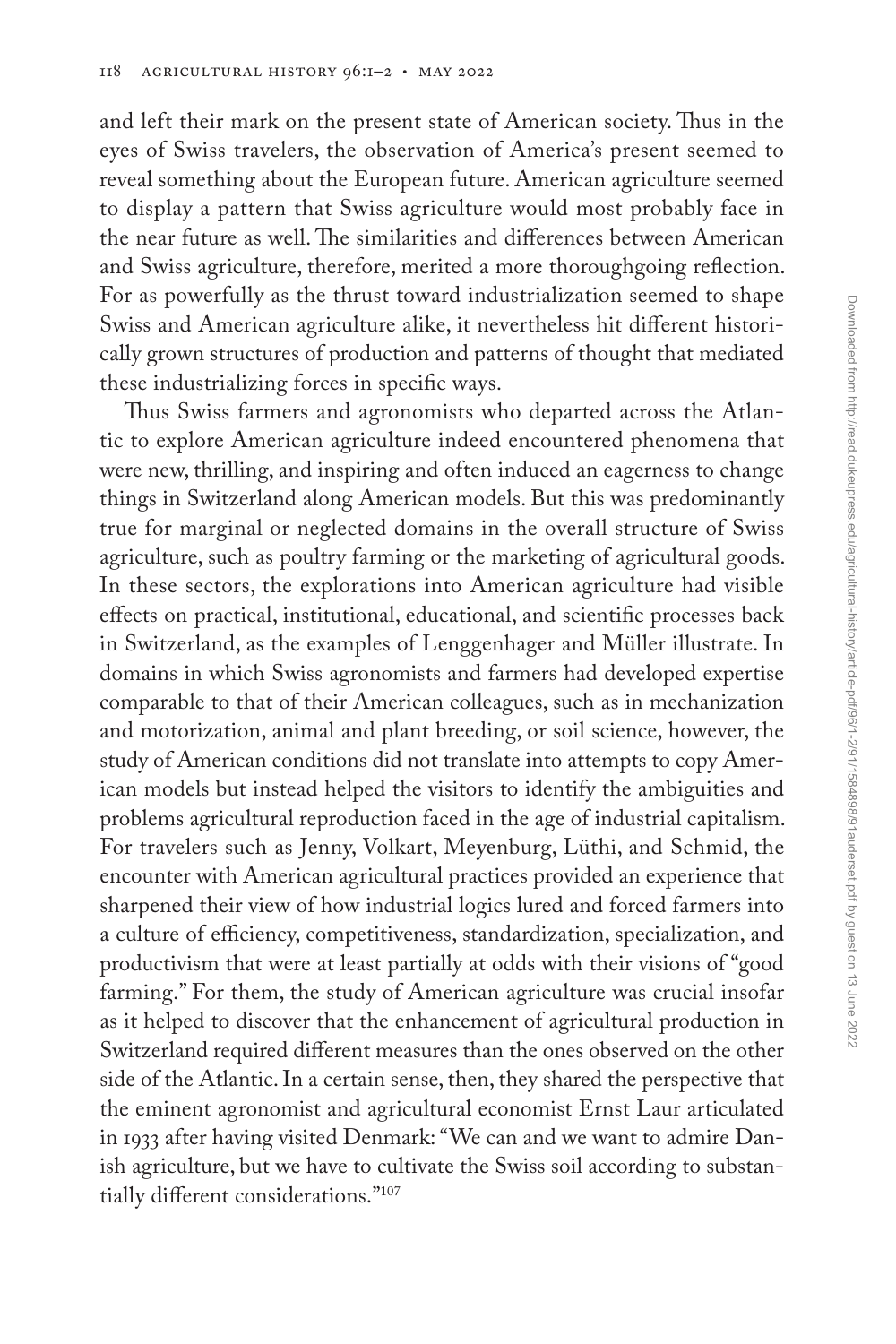Juri Auderset is research fellow at the Archives of Rural History and assistant professor at the Institute of History at the University of Bern, Switzerland. Together with Peter Moser, he coauthored the book *Die Agrarfrage in der Industriegesellschaft: Wissenskulturen, Machtverhältnisse und natürliche Ressourcen in der agrarisch-industriellen Wissensgesellschaft*  $(2018).$ 

PETER MOSER is founder and director of the Archives of Rural History in Bern, Switzerland. Together with Juri Auderset, he coauthored the book *Die Agrarfrage in der Industriegesellschaft: Wissenskulturen, Machtverhältnisse und natürliche Ressourcen in der agrarisch-industriellen Wissensgesellschaft* (2018).

#### **Notes**

1. Dorner, *Eindrücke aus Amerika*, 5. All translations from German and French sources are by the authors. Concomitantly with the publication of this article we have produced a video essay on the same issue, see Juri Auderset, Peter Moser, and Andreas Wigger, *Exploring American Agriculture. Walter Schmid's Journey, 1935*, Video Essays on Rural History, no. 2, ed. European Rural History Film Association,<https://www.ruralfilms.eu>.

2. We have been looking more closely at a selection of these sources ranging from unpublished manuscripts to articles in periodicals, books, and reports for governments and agricultural institutions. Walter Schmid, foreman at the Agricultural College Strickhof in Zurich, documented his three-month journey in 1935 by making a film. See Walter Schmid, "Amerikafilm," in Archivbestand Walter Schmid, AfA-Nr. 776, Archives of Rural History, Bern (hereafter ARH). A digitized version of the film is accessible on the European Rural History Film Association Online Portal at [ruralfilms.eu](http://ruralfilms.eu).

3. Historical research on such travels by agronomists and farmers is scarce. Frank Uekötter has recently pointed out that "transatlantic exchanges" in the field of agricultural science have thus far received only scant attention. See Uekötter, "Yeoman, Farmer und Ökopionier," 274. On German, French, Italian, and Russian agronomists and their perceptions of US agriculture, see Aldenhoff-Hübinger, *Agrarpolitik und Protektionismus*, 32–41; Bruisch, "'Ich habe gesehen.'" Much more attention has been devoted to attempts to export American agriculture: see, for example, Fitzgerald, "Exporting American Agriculture"; Fitzgerald, "Blinded by Technology"; Olsson, *Agrarian Crossings*.

4. Victor Fehr, "Lebenserinnerungen," in Archivbestand Victor Fehr, AfA-Nr. 752, ARH*.*

5. Beckert, "American Danger," 1143.

6. On the particular challenges of using travel reports as historical sources, see Pratt, *Imperial Eyes*, 1–11; Brenner, "Die Erfahrung der Fremde"; Maurer, "Reiseberichte"; Bitterli, "Der Reisebericht als Kulturdokument."

7. Iriye and Saunier, introduction, xvii–xviii.

8. Rodgers, *Atlantic Crossings*, 7, 318–66.

9. Moos, *Die Landwirtschaft*, 4.

10. Archivbestand Franz Müller (AfA-Nr. 1607), ARH*.* On the importance of transnational perspectives and transcultural contact in the history of science in particular, see the contributions in Krige, *How Knowledge Moves*; and Hock and Mackenthun, *Entangled Knowledge*.

11. Auderset and Moser, *Die Agrarfrage in der Industriegesellschaft*.

12. Berry, "Whose Head Is the Farmer Using?," 21. For the twentieth-century American case, see Fitzgerald, *Every Farm a Factory*.

13. Koselleck*, Futures Past*, 255–75.

14. See on this perspective the contributions in Welskopp and Lessoff, *Fractured Modernity*.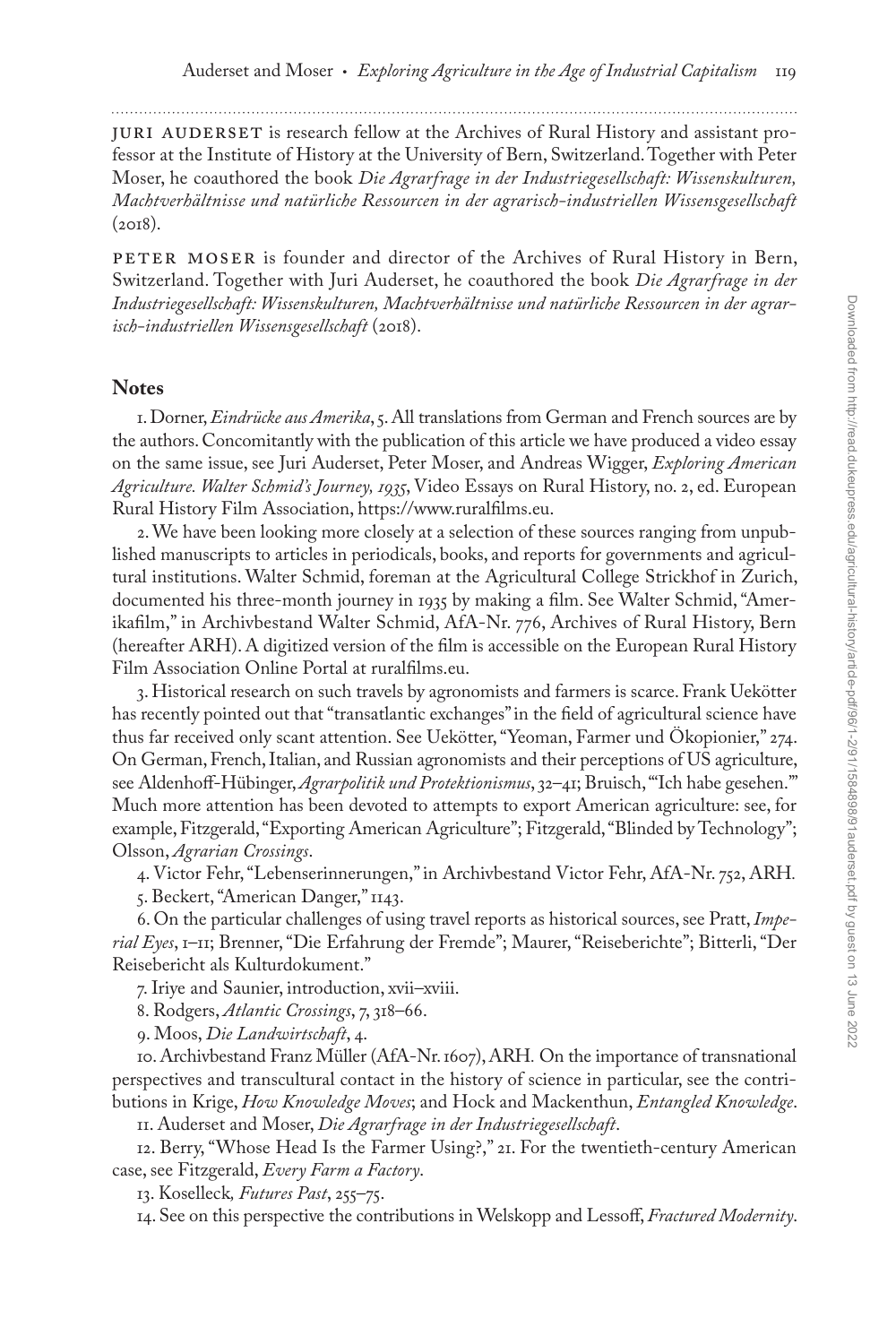15. Georgescu-Roegen, *Energy and Economic Myths*; Goodman, Sorj, and Wilkinson, *From Farming to Biotechnology*, 6–14; Mann and Dickinson, "Obstacles."

16. Nolan, *Visions of Modernity*, 9. See also Nolan, *Transatlantic Century*.

17. Harvey, *Condition of Postmodernity*; Kern, *Culture of Time and Space*.

18. Koning, *Failure of Agrarian Capitalism*; O'Rourke, "European Grain Invasion"; Schwartz, "Rail Transport"; Nützenadel, "Green International?"

19. On the challenges of using the terms *farmer* and *peasantry*, see the contemporary reflections by Frauendorfer, "American Farmers and European Peasantry."

20. Marx, *Grundrisse*, 524.

21. Schmoller, "Die amerikanische Konkurrenz," 263, 280.

22. Beckert, "American Danger."

23. Moos, *Die Landwirtschaft*; Fehr, "Lebenserinnerungen," 9. See also the German account by Sering, *Die landwirthschaftliche Konkurrenz Nordamerikas*. For more biographical information on the authors discussed in this article, see the online portal of the Archives of Rural History in Bern,<https://www.histoirerurale.ch/pers>.

24. Schelbert, *America Experienced*.

25. Auderset and Moser, "Krisenerfahrungen, Lernprozesse und Bewältigungsstrategien"; Auderset and Moser, "Eine 'sperrige' Klasse."

26. Moos, "Schweizerische landwirtschaftliche Studienreise."

27. Koestler, "Amerika und der Milchwirtschaftskongress," 11.

28. Moos, *Die Landwirtschaft*. For this type of trip see also Müller, *Mit der zweiten schweizerischen Studienkommission*.

29. Jenny, *Soil Scientist, Teacher, and Scholar*; Dorner*, Eindrücke aus Amerika*.

30. Wiegner, "Reiseeindrücke aus Nordamerika"; Koestler, "Amerika und der Milchwirtschaftskongress"; Peter, "Vom Weltkongress für Milchwirtschaft"; Burri, *Die städtische Milchversorgung*.

31. Moos, "Schweizerische landwirtschaftliche Studienreise," 25.

32. Flückiger, "Mediators."

33. Lüthi, *Wanderjahre in Amerika*, 5.

34. Wahlen, *Ernste und heitere Erinnerungen*; Lüthi, *Wanderjahre in Amerika*, 26.

35. Visitor's book, box 32, D-030, Max Kleiber Papers, Peter S. Shields Library, Special Collections, University of California, Davis; Archivbestand Max Kleiber, AfA-Nr. 757, ARH.

36. See Nolan, *Visions of Modernity*, 27; Jaun, *Management und Arbeiterschaft*, 88–89.

37. Cronon, *Nature's Metropolis*, 91.

38. Archivbestand Eugen Lenggenhager, AfA-Nr. 1655, ARH*.*

39. Blome, *Studien über Landarbeit*, 3.

40. Lüthi, *Wanderjahre in Amerika*, 38, 48, 63–64.

41. Auderset and Moser, *Die Agrarfrage in der Industriegesellschaft*, 32.

42. Meyenburg, "Über Motorkultur."

43. Fitzgerald, *Every Farm a Factory*, 3.

44. Dictionaries usually render the word as "robber economy" or "ravine," but both suggestions seem too narrow to capture the semantic breadth of the German term coined by the German agricultural chemist Justus von Liebig and denoting an ensemble of human activities that display an exploitative use of natural resources. Significantly, the concept is rendered in German in many early English articles that deal with the problem of resource depletion. See for example Whitaker, "World View of Destruction," 153.

45. Raumolin, "L'homme et la destruction des ressources naturelles." For comparative accounts of modern environmentalism in the United States and Germany, see Mauch and Patel, "Environment"; Uekötter, *Age of Smoke*.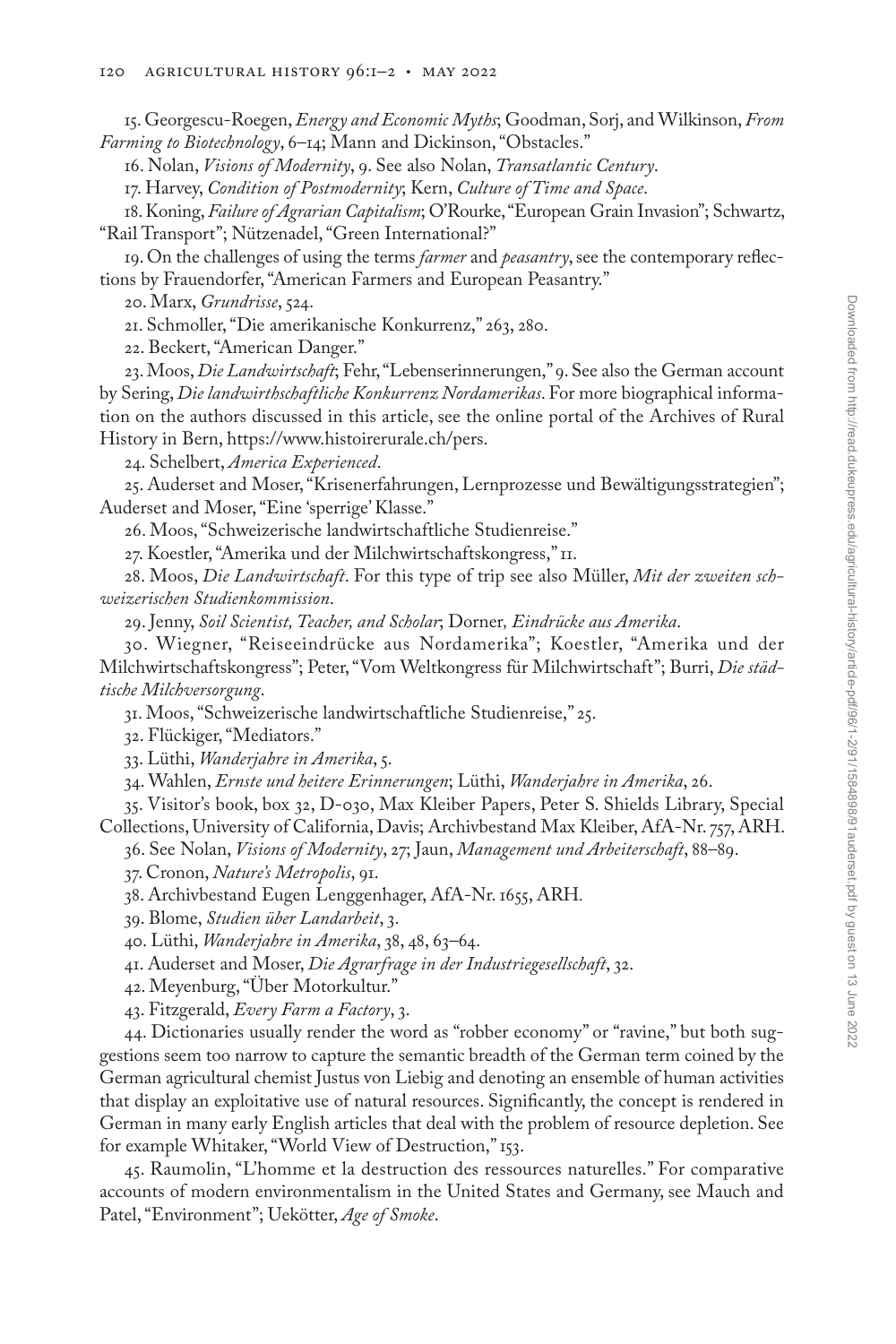46. Sauer, "Theme of Plant and Animal Destruction," 767; Sauer, "Agency of Man," 68; Gray et al., "Causes." On the Dust Bowl, see Worster, *Dust Bowl*.

47. "Farmersnöte in den Vereinigten Staaten von Nordamerika."

48. Moos, *Die Landwirtschaft*, 13.

49. Jenny, "Soil Fertility Losses," 3.

50. Jenny, "Einige praktische Bodenstickstoffprobleme," 245.

51. Jenny, "Soil Fertility Losses," 10.

52. Jenny, "My friend, the Soil," 160. See also Jenny, "Making and Unmaking." See also Bocking, "Visions of Nature and Society."

53. Volkart, "Kanada."

54. Fehr, "Lebenserinnerungen," 16–17.

55. Fehr, "Lebenserinnerungen," 16.

56. Tanner and Linke, "Einleitung"; Nolan, "'Varities of Capitalism.'"

57. See on this Koning, *Failure of Agrarian Capitalism*.

58. Lüthi, *Wanderjahre in Amerika*, 34, 68.

59. Riegg, "Kritische Gedankenflüge," 53.

60. Fitzgerald, "Accounting for Change," 134.

61. Hamilton, "Building the Associative State," 218. See also Hamilton, *From New Day to New Deal*.

62. When studying the impressive output of USDA publications, the German agronomist and plant breeder Kurt von Rümker even spoke of a "quasi socialization of agricultural scholarly literature" in the United States. See Rümker, *Das landwirtschaftliche Versuchs- und Unterrichtswesen*, 27.

63. Wahlen, "Qualitätsgrade für landwirtschaftliche Produkte," 147.

64. Volkart, "Kanada," 82.

65. Volkart, "Kanada," 83–84. On the history of agricultural sciences in America, see Rossiter, *Emergence of Agricultural Science*.

66. Gilbert, *Planning Democracy*; Phillips, *This Land, This Nation*, 242–47.

67. Woytinsky, "AAA," 133, 140.

68. Patel, *New Deal*, 61–62; Baumann and Moser, *Bauern im Industriestaat*, 209–28.

69. Müller, *Mit der zweiten schweizerischen Studienkommission*, 247–48.

70. Archivbestand Franz Müller, AfA-Nr. 1607, ARH*.*

71. Archivbestand Harald Ebbell, AfA-Nr. 1807, ARH*.* On the development of American poultry science, see Boyd, "Making Meat."

72. See Rodgers, *Work Ethic*.

73. Wiegner, "Reiseeindrücke aus Nordamerika," 173; Riegg, "Kritische Gedankenflüge," 60.

74. Tanner, "Industrialisierung, Familienökonomie und Hungererfahrung."

75. Lüthi, *Wanderjahre in Amerika*, 21, 31.

76. Maier, "Between Taylorism and Technocracy."

77. Auderset, "Manufacturing Agricultural Working Knowledge"; Rabinbach, *Human Motor*.

78. Hobson, "Agricultural Economics in Europe," 423.

79. Müller, *Mit der zweiten schweizerischen Studienkommission*, 266.

80. On the analytical necessity to distinguish between mechanization and motorization, see Auderset and Moser, "Mechanisation and Motorisation."

81. Moos, *Die Landwirtschaft*, 164.

82. Moos, "Arbeitserleichternde Einrichtungen."

83. "Further Examination of the Effects of Mechanisation," 527.

84. "Further Examination of the Effects of Mechanisation," 527.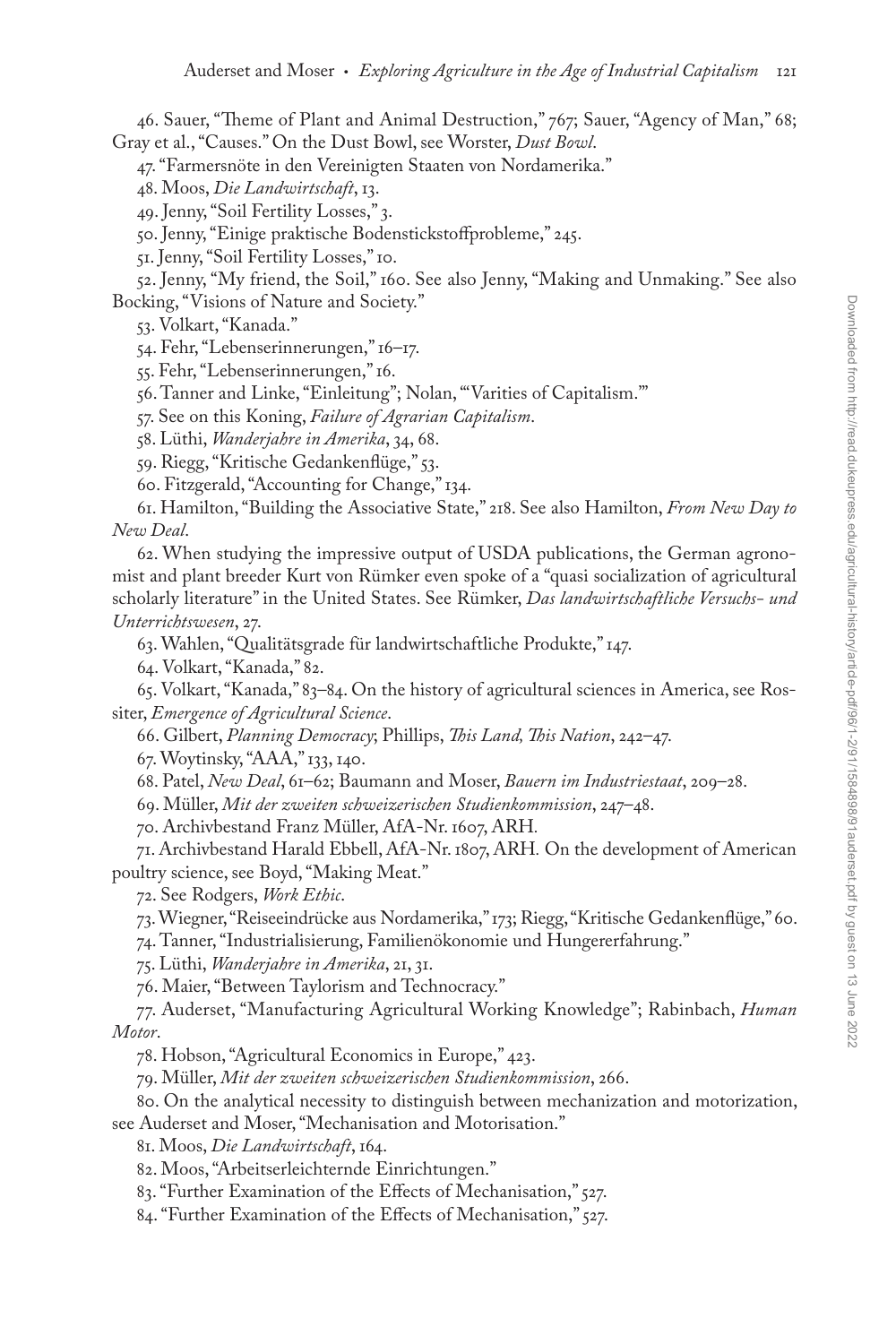85. Fellenberg-Ziegler, "Die Wood'sche Grasmähmaschine," 62.

86. A digitized version of the film is accessible on the Online Portal of the European Rural History Film Association at [ruralfilms.eu.](http://ruralfilms.eu)

87. Walter Schmid, "Bericht über Reisebeobachtungen in den Vereinigten Staaten Nordamerikas, 1935," Archivbestand Walter Schmid, AfA-Nr. 776, ARH.

88. Giedion, *Mechanization Takes Command*.

89. Meyenburg, "Über Motorkultur," 7; Bornemann, *Die Motorkultur*; Fischer, *Die sociale Bedeutung*, 55–63.

90. Fitzgerald, *Every Farm a Factory*, 95.

91. Konrad von Meyenburg, "Wiefern kann die Bodenfräskultur die heutige Not der europäischen Kleinbauern beheben oder doch lindern helfen? (1927)," Archivbestand Konrad von Meyenburg, AfA-Nr. 764, ARH; Meyenburg, "Über Motorkultur," 7.

92. *Transactions of the American Society of Agricultural Engineers* 8 (1914): 70–72.

93. Moos, *Die Landwirtschaft*, 51.

94. Moos, *Die Landwirtschaft*, 165. See also Auderset and Moser, "Mechanisation and Motorisation"; Auderset and Schiedt, "Arbeitstiere."

95. Lüthi, *Wanderjahre in Amerika*, 34, 62.

96. Lüthi, *Wanderjahre in Amerika*, 116.

97. Lüthi, *Wanderjahre in Amerika*, 116.

98. Lüthi, *Wanderjahre in Amerika*, 68.

99. Schmid, "Bericht über Reisebeobachtungen in den Vereinigten Staaten Nordamerikas," 10.

100. Wiegner's travel reports were praised and questioned by his colleagues. See, for example, the intervention by Ernst Laur in the context of Wiegner's report on his travels to the Soviet Union, Wiegner, "Reiseeindrücke aus Russland," 133.

101. Wiegner, "Reiseeindrücke aus Nordamerika," 137–38.

102. Moos, *Die Landwirtschaft*, 5, 9.

103. LaCapra, "Rethinking Intellectual History," 247.

104. On the potential of transnational perspectives in agricultural history, see Evans, "International Context for Rural America."

105. Moeschlin, *Amerika vom Auto aus*, 168.

106. Steinbeck, *Grapes of Wrath*, 991–94.

107. Laur, *Die dänische Landwirtschaft*, 23.

#### **Works Cited**

Aldenhoff-Hübinger, Rita. *Agrarpolitik und Protektionismus: Deutschland und Frankreich im Vergleich, 1879–1914*. Göttingen: Vandenhoeck and Ruprecht, 2002.

- Auderset, Juri. "Manufacturing Agricultural Working Knowledge: The Scientific Study of Agricultural Work in Industrial Europe, 1920s–1960s." *Rural History* 32, no. 2 (2021): 233–48.
- Auderset, Juri, and Peter Moser. *Die Agrarfrage in der Industriegesellschaft: Wissenskulturen, Machtverhältnisse und natürliche Ressourcen in der agrarisch-industriellen Wissensgesellschaft (1850–1950)*. Vienna: Böhlau, 2018.
- Auderset, Juri, and Peter Moser. "Eine 'sperrige' Klasse: Die bäuerliche Bevölkerung im Landesstreik." In *Der Landesstreik: Die Schweiz im November 1918*, edited by Roman Rossfeld, Christian Koller, and Brigitte Studer, 241–55. Baden: Hier and Jetzt, 2018.
- Auderset, Juri, and Peter Moser. "Krisenerfahrungen, Lernprozesse und Bewältigungsstrategien: Die Ernährungskrise von 1917/18 als agrarpolitische Lehrmeisterin." In *Krisen— Ursachen, Deutungen und Folgen*, edited by Thomas David, Jon Mathieu, Janick Marina Schaufelbuehl, and Tobias Straumann, 133–49. Zurich: Chronos, 2012.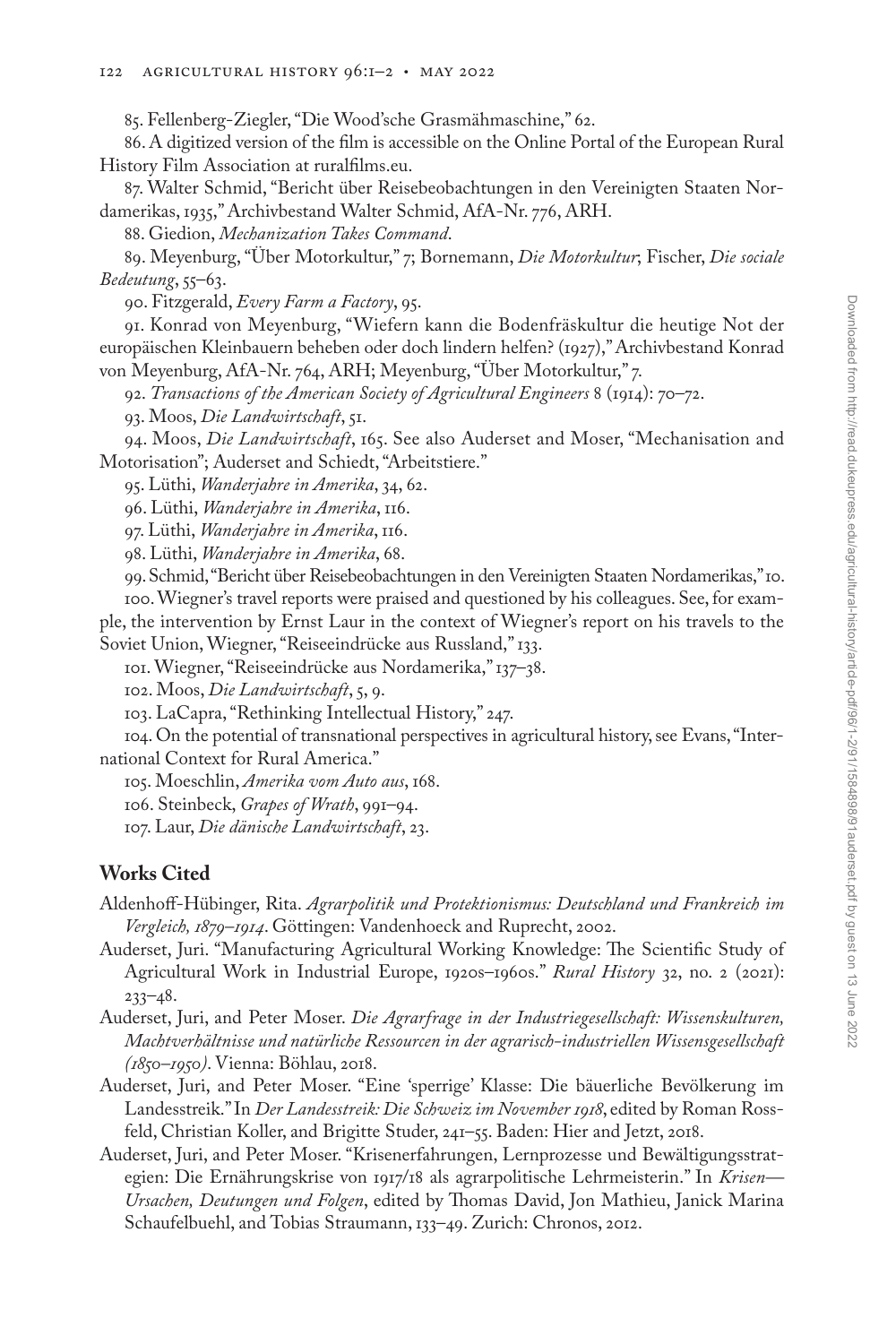- Auderset, Juri, and Peter Moser. "Mechanisation and Motorisation: Natural Resources, Knowledge, Politics, and Technology in Nineteenth- and Twentieth-Century Agriculture." In *Agriculture in Capitalist Europe, 1945–1960: From Food Shortages to Food Surpluses*, edited by Carin Martiin, Juan Pan-Montojo, and Paul Brassley, 145–64. London: Routledge, 2016.
- Auderset, Juri, and Hans-Ulrich Schiedt. "Arbeitstiere: Aspekte animalischer Traktion in der Moderne." *Traverse* 28, no. 2 (2021): 27–42.
- Baumann, Werner, and Peter Moser. *Bauern im Industriestaat: Agrarpolitische Konzeptionen und bäuerliche Bewegungen in der Schweiz 1918–1968*. Zurich: Orell Füssli, 1999.
- Beckert, Sven. "American Danger: United States Empire, Eurafrica, and the Territorialization of Industrial Capitalism, 1870–1950." *American Historical Review* 122, no. 4 (2017): 1137–70.
- Berry, Wendell. "Whose Head Is the Farmer Using? Whose Head Is Using the Farmer?" In *Meeting the Expectations of the Land: Essays in Sustainable Agriculture and Stewardship*, edited by Wes Jackson, Wendell Berry, and Bruce Colman, 19–30. San Francisco: North Point, 1984.
- Bitterli, Urs. "Der Reisebericht als Kulturdokument." *Geschichte in Wissenschaft und Unterricht* 24 (1973): 555–64.
- Blome, Curt. *Studien über Landarbeit in den Vereinigten Staaten*. Göttingen: Meyer, 1930.
- Bocking, Stephen. "Visions of Nature and Society: A History of the Ecosystem Concept." *Alternatives: Perspectives on Society, Technology, and Environment* 20, no. 3 (1994): 12–18.
- Bornemann, Felix. *Die Motorkultur in Deutschland*. Berlin: Parey, 1913.
- Boyd, William. "Making Meat: Science, Technology, and American Poultry Production." *Technology and Culture* 42, no. 4 (2001): 631–64.
- Brenner, Peter J. "Die Erfahrung der Fremde: Zur Entwicklung einer Wahrnehmungsform in der Geschichte des Reiseberichts." In *Der Reisebericht: Die Entwicklung einer Gattung in der deutschen Literatur*, edited by Peter J. Brenner, 14–49. Frankfurt: Suhrkamp, 1989.
- Bruisch, Katja. "'Ich habe gesehen, wie Kühe automatisch trinken.' Das ländliche Amerika als Gradmesser russischer Rückständigkeit." In *Die Zukunft der Rückständigkeit. Chancen—Formen—Mehrwert*, edited by David Feest and Lutz Häfner, 332–48. Vienna: Böhlau, 2016.
- Burri, Robert. *Die städtische Milchversorgung in Nordamerika. Erfahrungen und Eindrücke, gewonnen anlässlich einer im Auftrage des Hygienebureaus des Völkerbundes vom 1. August bis 13. September 1931 unternommenen Studienreise*. Schaffhausen: Kühn, 1932.
- Cronon, William. *Nature's Metropolis: Chicago and the Great West*. New York: Norton, 1991.
- Dorner, Willy. *Eindrücke aus Amerika*. Schaffhausen: Kühn, 1930.
- Evans, Sterling. "The International Context for Rural America." In *The Routledge History of Rural America*, edited by Pamela Riney-Kehrberg, 332–45. New York: Routledge, 2016.
- "Farmersnöte in den Vereinigten Staaten von Nordamerika," *Schweizerische Landwirtschaftliche Zeitschrift* 65 (1937): 485–89.
- Fellenberg-Ziegler, Albert. "Die Wood'sche Grasmähmaschine im Kanton Bern." *Bernische Blätter für Landwirtschaft*, July 12, 1861.
- Fischer, Gustav. *Die sociale Bedeutung der Maschinen in der Landwirtschaft*. Leipzig: Duncker and Humblot, 1902.
- Fitzgerald, Deborah. "Accounting for Change: Farmers and the Modernizing State." In *The Countryside in the Age of the Modern State: Political Histories of Rural America*, edited by Catherine Stock McNicol and Robert D. Johnston, 189–212. Ithaca, NY: Cornell University Press, 2001.
- Fitzgerald, Deborah. "Blinded by Technology: American Agriculture in the Soviet Union, 1928–1932." *Agricultural History* 70, no. 3 (1996): 459–86.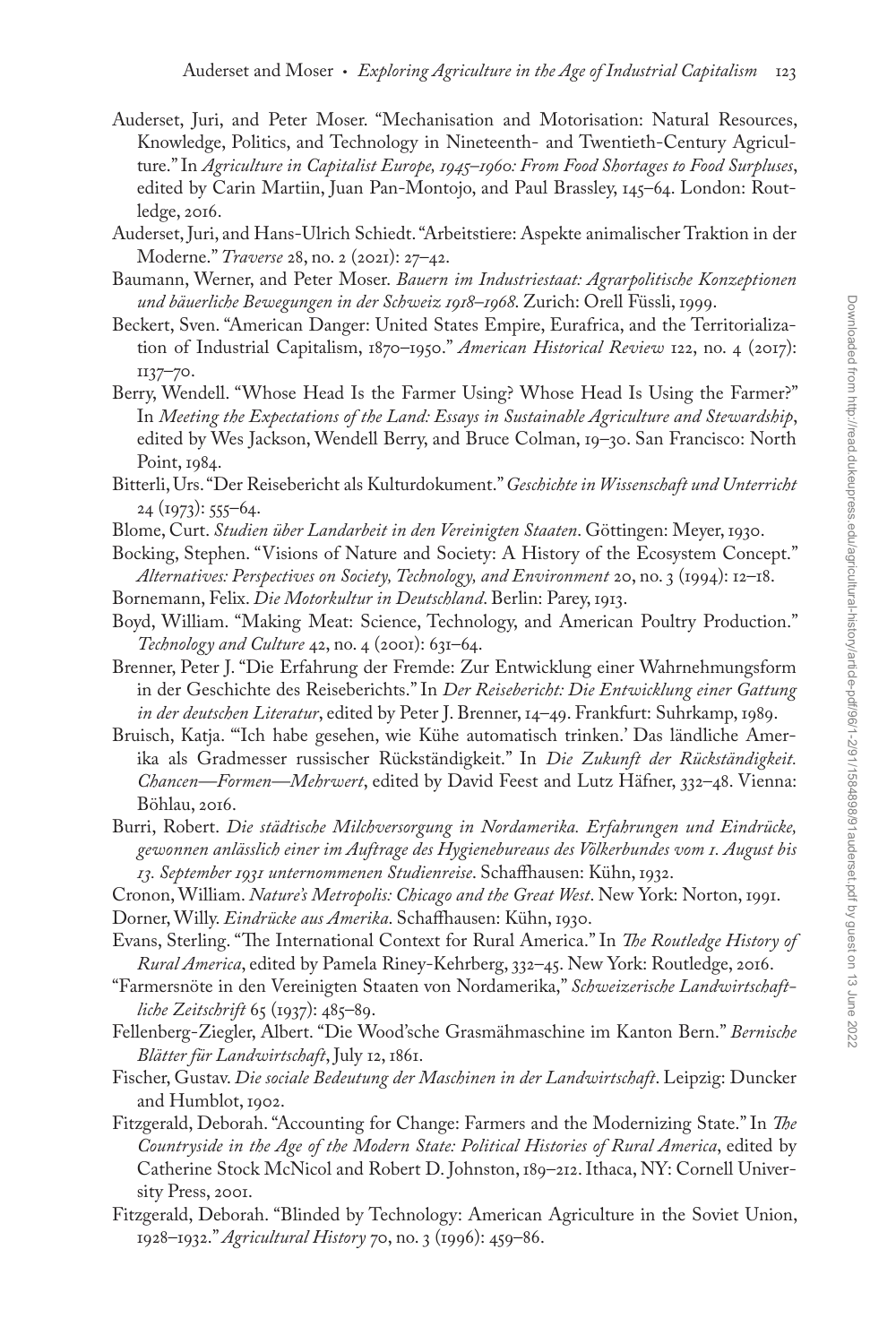- Fitzgerald, Deborah. *Every Farm a Factory: The Industrial Ideal in American Agriculture*. New Haven, CT: Yale University Press, 2003.
- Fitzgerald, Deborah. "Exporting American Agriculture: The Rockefeller Foundation in Mexico, 1943–53." *Social Studies of Science* 16 (1986): 457–83.
- Flückiger, Daniel. "Mediators between the Industrial State and Agriculture: The Social Profile and Professional Activities of Agronomists in Switzerland, 1871–2007." In *Integration through Subordination: The Politics of Agricultural Modernisation in Industrial Europe*, edited by Peter Moser and Tony Varley, 267–88. Turnhout: Brepols, 2013.
- Frauendorfer, Sigmund von. "American Farmers and European Peasantry." *Journal of Farm Economics* 11, no. 4 (1929): 633–42.
- "A Further Examination of the Effects of Mechanisation in Agriculture in the United States." *International Labour Review* 25 (1932): 525–35.
- Georgescu-Roegen, Nicholas. *Energy and Economic Myths: Institutional and Analytical Economic Essays*. New York: Pergamon, 1976.
- Giedion, Siegfried. *Mechanization Takes Command: A Contribution to Anonymous History*. Oxford: Oxford University Press, 1948.
- Gilbert, Jess. *Planning Democracy: Agrarian Intellectuals and the Intended New Deal*. New Haven, CT: Yale University Press, 2015.
- Goodman, David, Bernardo Sorj, and John Wilkinson. *From Farming to Biotechnology: A Theory of Agro-industrial Development*. Oxford: Blackwell, 1987.
- Gray, Lewis Cecil, John B. Bennett, Erich Kraemer, and W. N. Sparhawk. "The Causes: Traditional Attitudes and Institutions." In *Soils and Men: Yearbook of Agriculture 1938*, 111–36. Washington, DC: Government Printing Office, 1938.
- Hamilton, David E. "Building the Associative State: The Department of Agriculture and American State-Building." *Agricultural History* 64, no. 2 (1990): 207–18.
- Hamilton, David E. *From New Day to New Deal: American Farm Policy from Hoover to Roosevelt, 1928–1933*. Chapel Hill: University of North Carolina Press, 1991.
- Harvey, David. *The Condition of Postmodernity: An Enquiry into the Origins of Cultural Change*. Cambridge: Cambridge University Press, 1992.
- Hobson, Asher. "Agricultural Economics in Europe." *Journal of Farm Economics* 9, no. 4  $(1927): 42I-32.$
- Hock, Klaus, and Gesa Mackenthun, eds. *Entangled Knowledge: Scientific Discourses and Cultural Difference*. Münster: Waxmann, 2012.
- Iriye, Akira, and Pierre-Yves Saunier. Introduction to *The Palgrave Dictionary of Transnational History*, edited by Akira Iriye and Pierre-Yves Saunier, xvii–xx. Basingstoke, UK: Palgrave, 2009.
- Jaun, Rudolf. *Management und Arbeiterschaft: Verwissenschaftlichung, Amerikanisierung und Rationalisierung der Arbeitsverhältnisse in der Schweiz 1783–1959*. Zurich: Chronos, 1986.
- Jenny, Hans. "Einige praktische Bodenstickstoffprobleme in den USA." *Schweizerische Landwirtschaftliche Monatshefte* 11 (1933): 237–51.
- Jenny, Hans. "The Making and Unmaking of a Fertile Soil." In *Meeting the Expectations of the Land: Essays in Sustainable Agriculture and Stewardship*, edited by Wes Jackson, Wendell Berry, and Bruce Colman, 42–55. San Francisco: North Point, 1984.
- Jenny, Hans. "My friend, the Soil: A Conversation with Hans Jenny." *Journal of Soil and Water Conservation* 39 (1984): 158–61.
- Jenny, Hans. "Soil Fertility Losses under Missouri Conditions." *Agricultural Experiment Station of the University of Missouri Bulletin* no. 324 (May 1933): 1–11.
- Kern, Stephen. *The Culture of Time and Space, 1880–1918*. Cambridge, MA: Harvard University Press, 1983.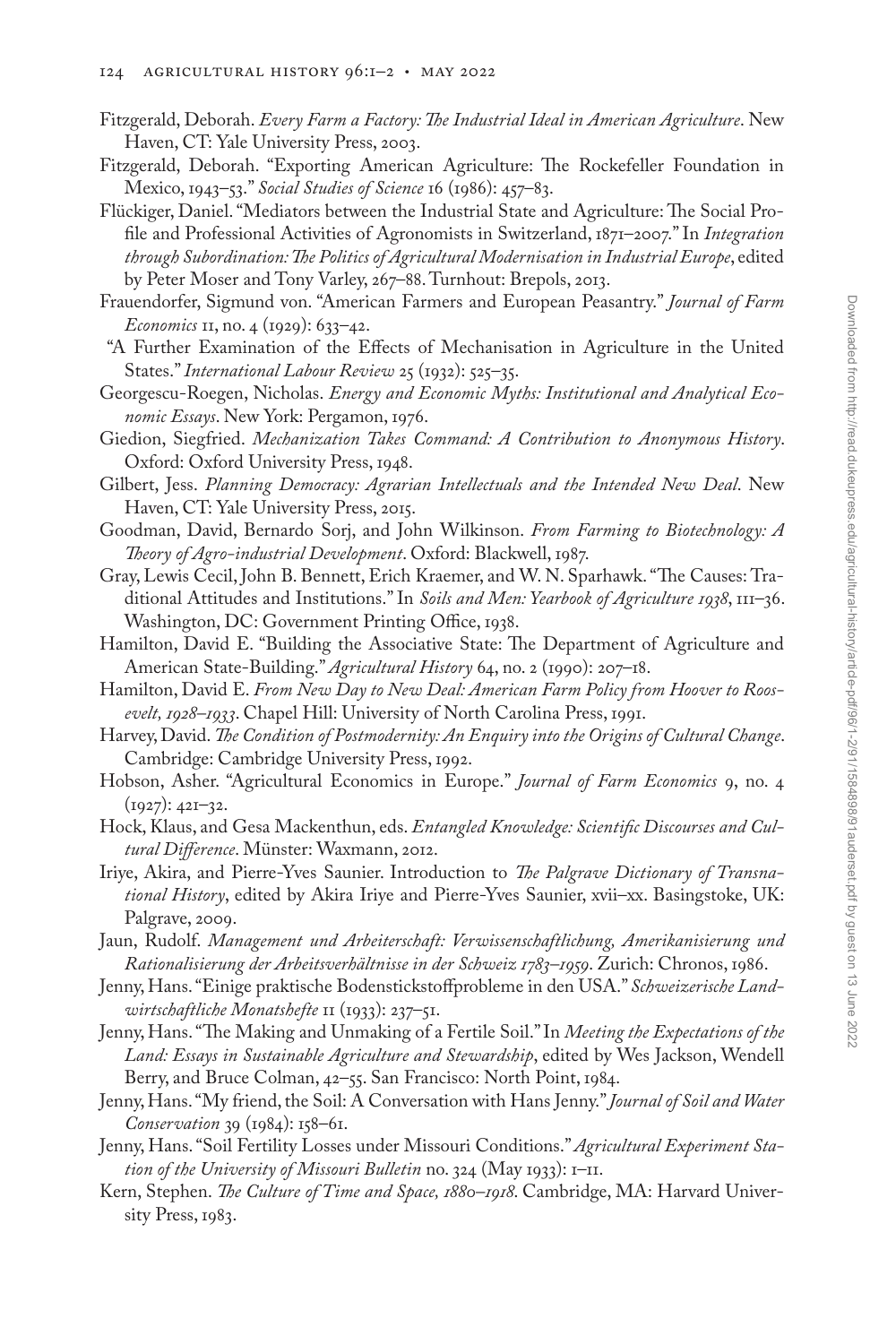- Koestler, Guido. "Amerika und der Milchwirtschaftskongress." *Schweizerische Landwirtschaftliche Monatshefte* 2 (1924): 11–18.
- Koning, Niek. *The Failure of Agrarian Capitalism: Agrarian Politics in the UK, Germany, the Netherlands, and the USA, 1846–1919*. London: Routledge, 1994.
- Koselleck*,* Reinhart. *Futures Past: On the Semantics of Historical Time*. New York: Columbia University Press, 2004.
- Krige, John, ed. *How Knowledge Moves: Writing the Transnational History of Science and Technology*. Chicago: University of Chicago Press, 2019.
- LaCapra, Dominick. "Rethinking Intellectual History and Reading Texts." *History and Theory* 19, no. 3 (1980): 245–76.
- Laur, Ernst. *Die dänische Landwirtschaft*. Sursee: Buchdruckerei J. Küngs Erben, 1933.
- Lüthi, Gottlieb. *Wanderjahre in Amerika: Reiseerlebnisse schweizerischer Jungbauern aus Kanada und den Vereinigten Staaten*. Uetendorf: Selbstverlag, 1932.
- Maier, Charles. "Between Taylorism and Technocracy: European Ideologies and the Vision of Industrial Productivity in the 1920s." *Journal of Contemporary History* 5, no. 2 (1970): 27–61.
- Mann, Susan A., and James M. Dickinson. "Obstacles to the Development of a Capitalist Agriculture." *Journal of Peasant Studies* 5, no. 4 (1978): 466–81.
- Marx, Karl. *Grundrisse: Foundations of a Critique of Political Economy*. Harmondsworth, UK: Penguin, 1973.
- Mauch, Christof, and Kiran Klaus Patel. "Environment: Protecting Nature, Exploiting Nature." In *The United States and Germany during the Twentieth Century: Competition and Convergence*, edited by Christof Mauch and Kiran Klaus Patel, 180–93. Cambridge: Cambridge University Press, 2010.
- Maurer, Michael. "Reiseberichte." In *Aufriss der Historischen Wissenschaften in sieben Bänden, Band 4: Quellen*, edited by Michael Maurer, 325–48. Stuttgart: Reclam, 2002.
- Meyenburg, Konrad von. "Über Motorkultur und neue Methoden der Ackerbearbeitung." *Basler Nachrichten*, January 19, 1911.
- Moeschlin, Felix. *Amerika vom Auto aus: 20'000 km USA, mit Aufnahmen von Kurt Richter*. Erlenbach-Zürich: Rentsch, 1930.
- Moos, Hans. "Arbeitserleichternde Einrichtungen für das Abladen des Heues." *Schweizerisches Landwirtschaftliches Centralblatt* 20 (1901): 39–44.
- Moos, Hans. *Die Landwirtschaft der Vereinigten Staaten von Amerika in ihrem Lande und an der Weltausstellung in Chicago*. Bern: Haller'sche Buchdruckerei, 1894.
- Moos, Hans. "Schweizerische landwirtschaftliche Studienreise nach Nordamerika." *Schweizerische Bauernzeitung*, July 1919, 25–26.
- Müller, Franz. *Mit der zweiten schweizerischen Studienkommission, Gruppe Landwirtschaft, durch die Vereinigten Staaten von Nordamerika und durch Kanada*. Zug: W. Zürcher, 1922.
- Nolan, Mary. *The Transatlantic Century: Europe and America, 1890–2010*. Cambridge: Cambridge University Press, 2012.
- Nolan, Mary. "'Varities of Capitalism' und Versionen der Amerikanisierung." In *Gibt es einen deutschen Kapitalismus. Tradition und globale Perspektiven der sozialen Marktwirtschaft*, edited by Volker R. Berghahn and Sigur Vitols, 96–110. Frankfurt: Campus, 2006.
- Nolan, Mary. *Visions of Modernity: American Business and the Modernization of Germany*. Oxford: Oxford University Press, 1994.
- Nützenadel, Alexander. "A Green International? Food Markets and Transnational Politics, c. 1850–1914." In *Food and Globalization: Consumption, Markets, and Politics in the Modern World*, edited by Alexander Nützenadel and Frank Trentmann, 153–71. Oxford: Berg, 2008.
- Olsson, Tore C. *Agrarian Crossings: Reformers and the Making of the US and Mexican Countryside*. Princeton, NJ: Princeton University Press, 2017.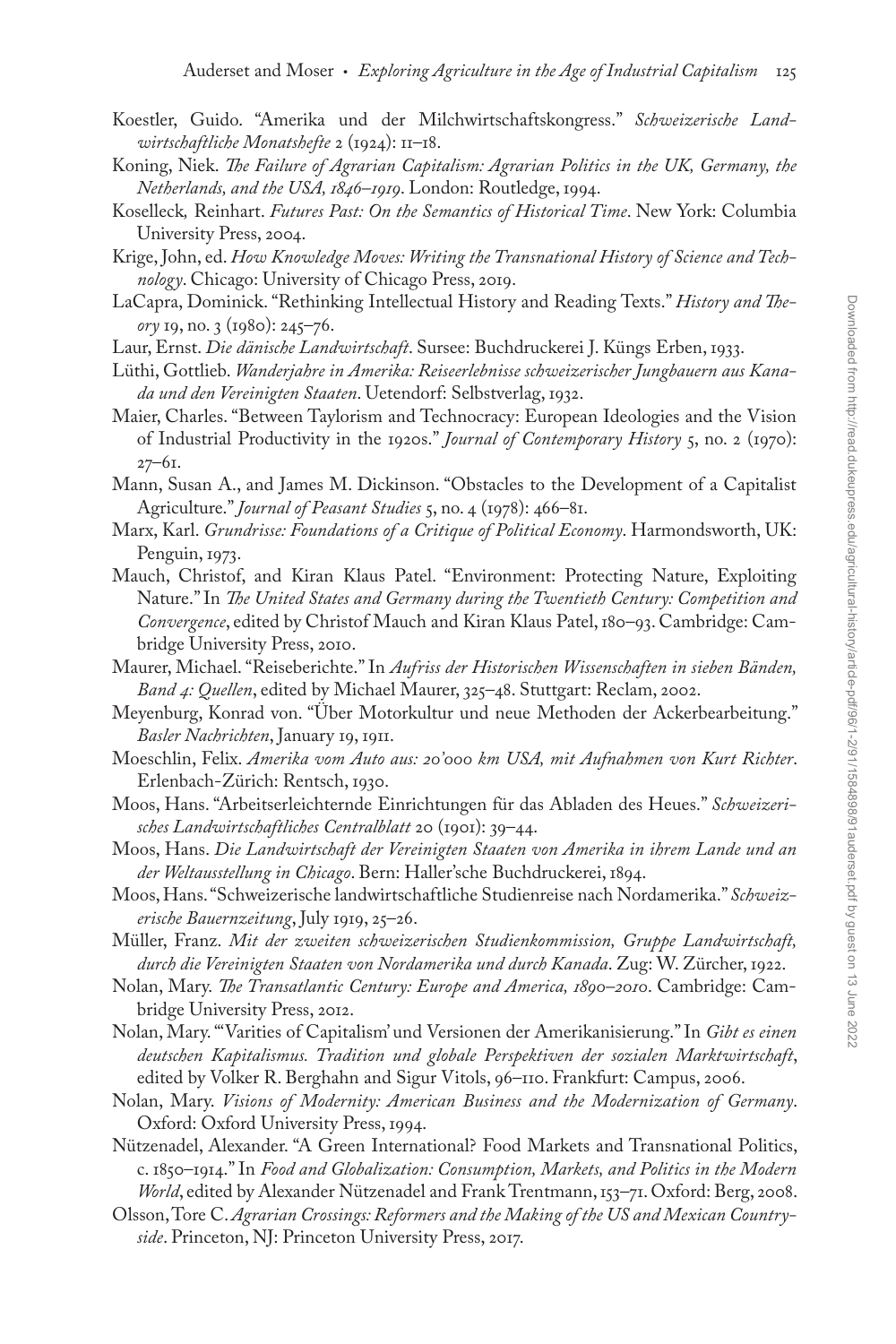- O'Rourke, Kevin H. "The European Grain Invasion, 1870–1913." *Journal of Economic History* 57, no. 4 (1997): 775–801.
- Patel, Kiran Klaus. *The New Deal: A Global History*. Princeton, NJ: Princeton University Press, 2017.
- Peter, Albin. "Vom Weltkongress für Milchwirtschaft in Washington, Philadelphia, und Syracuse 2. bis 10. Oktober 1923." *Schweizerisches Zentralblatt für Milchwirtschaft*, nos. 46–52 (1923); no. 1 (1924).
- Phillips, Sarah T. *This Land, This Nation: Conservation, Rural America, and the New Deal*. Cambridge: Cambridge University Press, 2007.
- Pratt, Louise. *Imperial Eyes: Travel Writing and Transculturation*. London: Routledge, 1992.
- Rabinbach, Anson. *The Human Motor: Energy, Fatigue, and the Origins of Modernity*. Berkeley: University of California Press, 1992.
- Raumolin, Jussi. "L'homme et la destruction des ressources naturelles: La Raubwirtschaft au tournant du siècle." *Annales* 39 (1984): 798–819.
- Riegg, Walter. "Kritische Gedankenflüge und Rückblicke auf unsere Landwirtschaft anlässlich meiner Amerikareise." *Schweizerische Landwirtschaftliche Monatshefte* 9 (1931): 43–60.
- Rodgers, Daniel T. *Atlantic Crossings: Social Politics in a Progressive Age*. Cambridge, MA: Belknap Press of Harvard University Press, 1998.
- Rodgers, Daniel T. *The Work Ethic in Industrial America, 1850–1920*. Chicago: University of Chicago Press, 2014.
- Rossiter, Margaret W. *The Emergence of Agricultural Science: Justus von Liebig and the Americans*. New Haven, CT: Yale University Press, 1975.
- Rümker, Kurt von. *Das landwirtschaftliche Versuchs- und Unterrichtswesen in den Vereinigten Staaten von Nordamerika und in Preußen*. Berlin: Verlagsbuchhandlung Paul Parey, 1911.
- Sauer, Carl O. "The Agency of Man on the Earth." In *Man's Role in Changing the Face of the Earth*, vol. 1, edited by William L. Thomas, 49–69. Chicago: University of Chicago Press, 1956.
- Sauer, Carl O. "Theme of Plant and Animal Destruction in Economic History." *Journal of Farm Economics* 20, no. 4 (1938): 765–75.
- Schelbert, Leo, ed. *America Experienced: Eighteenth and Nineteenth Century Accounts of Swiss Immigrants to the United States*. Rockport, ME: Picton, 2004.
- Schmoller, Gustav. "Die amerikanische Konkurrenz und die Lage der mitteleuropäischen, besonders der deutschen Landwirtschaft." *Jahrbuch für Gesetzgebung, Verwaltung und Volkswirtschaft* 6 (1882): 247–84.
- Schwartz, Robert M. "Rail Transport, Agrarian Crisis, and the Restructuring of Agriculture: France and Great Britain Confront Globalization, 1860–1900." *Social Science History* 34, no. 2 (2010): 229–55.
- Sering, Max. *Die landwirthschaftliche Konkurrenz Nordamerikas in Gegenwart und Zukunft*. Leipzig: Duncker and Humblot, 1887.
- Steinbeck, John. *The Grapes of Wrath and Other Writings, 1936–1941*. New York: Library of America, 1996.
- Tanner, Jakob. "Industrialisierung, Familienökonomie und Hungererfahrung: Sozialkonflikte, Arbeitskämpfe und Konsumboykott in der Schweiz 1880–1914." In *Der Kampf um das tägliche Brot: Nahrungsmangel, Versorgungspolitik und Protest 1770–1990*, edited by Manfred Gailus and Heinrich Volkmann, 233–57. Opladen: Westdeutscher Verlag, 1994.
- Tanner, Jakob, and Angelika Linke. "Einleitung: Amerika als 'gigantischer Bildschirm Europas.'" In *Attraktion und Abwehr. Die Amerikanisierung der Alltagskultur in Europa*, edited by Jakob Tanner and Angelika Linke, 1–33. Cologne: Böhlau 2006.